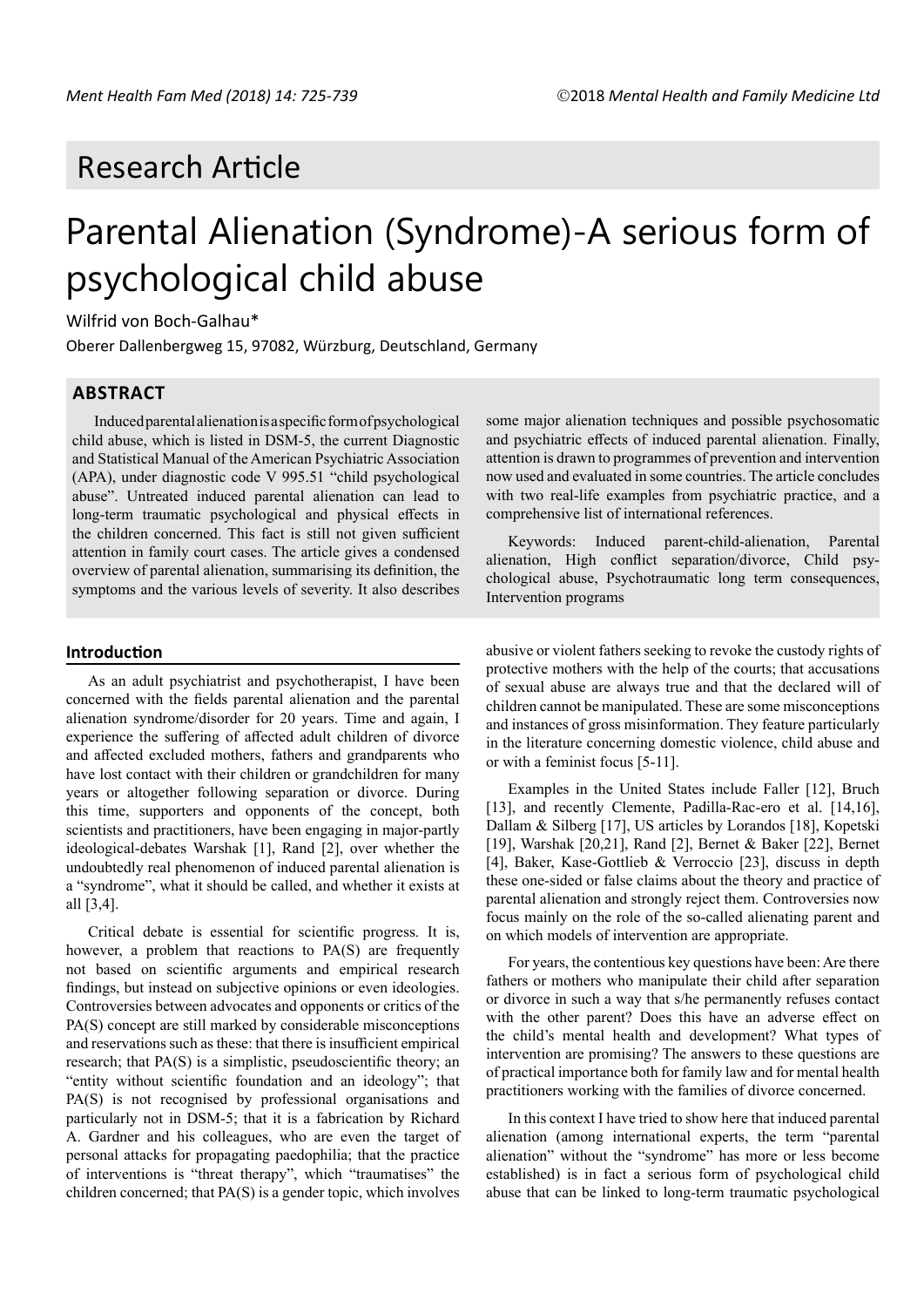## 726 | Boch-Galhau W

and physical effects on the personality development of the child and later the adult [24,25].

With regard to parental alienation, the Diagnostic and Statistical Manual of Mental Disorders (DSM-5) (the applicable diagnostic tool in the United States, and also internationally) refers to a clinically relevant parent-child relational problem that has a considerable impact on the affected children. This is not officially recognised everywhere under the term "parental alienation", which is why the American Psychiatric Association (APA) has so far not explicitly included the term in DSM-5. Moreover, as PA(S) does not naturally occur "in the child", it is not a personal "mental condition". Two new and two old diagnoses, have, however, been included: "child psychological abuse", "child affected by parental relationship distress" (CAPRD), "parent-child relational problem" and "induced delusional disorder". These permit clinical practitioners and court experts in psychology/psychiatry to identify children and young people affected by parental alienation and apply differential diagnosis [26,27].

The World Health Organisation (WHO)'s "International Classification of Diseases" (ICD-11) used world-wide will only be completed in 2018. Since efforts are generally made to coordinate the content of DSM-5 and ICD-11, it can be assumed that similar diagnoses for parental alienation will be included in the latter. The diagnosis "Parental Alienation" is discussed in a Beta draft of ICD-11 within the concept of "Caregiver Child Relation Problem".

The phenomenon of parental alienation has been described in the psychiatric literature for at least 60 years Stephens, [28], however, it has only been labelled as such since the 1980s or 1990s. At least six researchers or teams of researchers have independently identified children from separated or divorced families who were alienated from one parent for no rational reason. Wallerstein and Kelly [29,30], Johnston & Roseby [31] and Johnston [32], referred to "pathological alignment" and to "visitation refusal". Gardner [33] coined the term "parental alienation syndrome", which was also used by Rand [34,35], by Kopetski [19,36,37] and by Kopetski, Rand & Rand [38,39]. Clawar & Rivlin [40,41], refer to "programmed and brainwashed children". Kelly and Johnston [42] coined the term "the alienated child", and Warshak [20], refers to "pathological alienation". Bernet [43] and Bernet et al. [44] use the terms "parental alienation disorder" and "parental alienation".

The phenomenon of parental alienation has since been observed and described by many international researchers and psychiatric/psychological practioners around the globe [45-56].

In the current clinical literature, a distinction is made between parental alienation (unjustified rejection of one parent following manipulation and indoctrination of the child) and estrangement (justified rejection of one parent following a real history of neglect, physical and sexual abuse or domestic violence) [57- 63]. Today, the international specialist literature contains more than one thousand three hundred publications of scientific relevance from over 45 countries on parental alienation, the parental alienation syndrome and related subjects. They can be found especially in the Parental-Alienation-database, 2016 of the Center for Knowledge Management, Vanderbilt University, Medical Center, Nashville, TN, USA. (www.mc.vanderbilt.edu/pasg).

The international specialist literature indicates that the prevalence of parental alienation in the United States is approximately 1 % of children and adolescents [47,64]. There are no precise figures for Europe.

#### **Definition of PA(S)**

The concept of parental alienation is defined by three elements [20]:

• Rejection or denigration of one parent that reaches the level of a campaign, i.e. persistent behaviour rather than occasional episodes.

• The hostile attitude of rejection is irrational, i.e. alienation is not an appropriate response to the behaviour of the rejected parent and not based on actual negative experiences with the rejected parent.

• It is partially the result of influence of the alienating parent [and/or other important attachment figures].

• Where one of these three elements are missing, the terms PA or PAS cannot be applied.

## **Symptoms of PA(S)**

• Irrational campaign of denigration and hatred.

• Absurd rationalisations (unjustified, absurd reasons given for the attitude of rejection).

• Lack of normal ambivalence (idealisation of one parent and demonisation of the other, black-and-white thinking).

• Reflexive support of the programming parent.

• Denigration not just of the targeted parent but also of that parent's extended family and friends.

• The "independent-thinker" phenomenon (the child's "own opinion" and "own will" are stressed).

• Lack of guilt over the cruel treatment of the alienated parent (the alienated parent is rejected with apparent lack of feeling or emotion).

• Use of "borrowed scenarios" (same accusations as those voiced by the alienating parent).

• For validation see, for instance [65-70].

## **Differentiation of PA(S) on a continuum of three levels of severity, each of which requires specific treatment methods**

In mild cases of PA(S) Darnall [71], the child refuses contact with the non-resident parent but enjoys it when contact has been made. The child can still distance himself/herself from the denigrations of that parent made by the alienating parent.

In moderate cases of PA(S) Worenklein [72], the symptoms are strongly manifest, with considerable problems in contact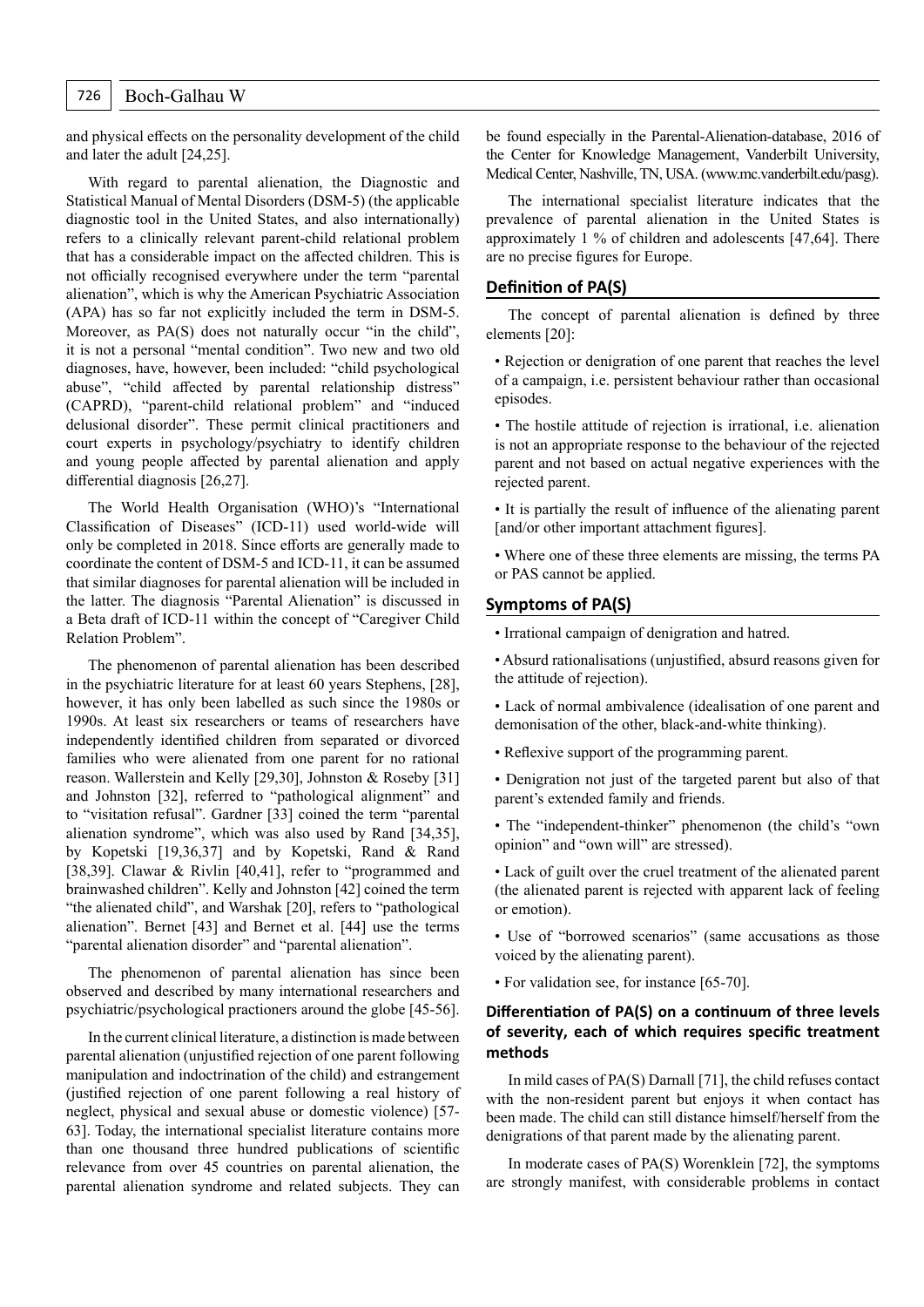and handing over of the child: the child will stubbornly refuse contact, but re-spond once contact is made and when the alienating parent is absent.

In severe cases of PA(S) Warshak [73], the child will radically and without objective reasons refuse contact with one parent (father or mother) with whom s/he previously had a loving attachment, because s/he has internalised a false negative image of the parent. The attitude of rejection and level of negativity vary considerably between the mild and moderate forms. The child manifests an extremely polarised view of his/ her parents (black and white). In such a case, the family court in collaboration with a specially trained expert psychologist or therapist will be the final authority who can either interrupt the alienation process (for instance, with sanctions or a believable announcement or possibly implementation of custody transfer) or ensure its permanence (through passive waiting: "If the child does not want to, there is nothing we can do.") [21,38,74].

The presence and degree of PA(S) are diagnosed on the basis of the behaviour observed in a child, not on the basis of the degree of manipulation to which the child is exposed. A careful evaluation Bricklin & Elliott [75], Sauber & Worenklein [76], of the entire family system and identification of the manipulating person(s) is indispensable. Also, the role of the so-called alienated parent and his or her possible contribution to the process of alienation need to be evaluated, in order to avoid a misdiagnosis.

PA(S) is not the same as obstructing access for the noncustodial parent, or any kind of refusal of con-tact or alienation, as many believe (Summary of the debate by Gödde [77], it is, in fact, a psychiatrically relevant disorder in children that results from traumatisation [20,21,74,78-80]. It concerns the child's cognitive and emotional levels and his/her behaviour. In contrast to other for instance, psycho-dynamic – interpretations of contact refusal by children Figdor [81], PA(S) always involves a severe obstruction of contact and/or manipulation and indoctrination of the child by others.

Active manipulation is carried out consciously or not by the primary caregiver and/or other important attachment figures for the child. These manipulative persons are usually found to have specific psychological problems, such as severe narcissistic and/ or borderline personality disorders Kopetski, [36,37], Siegel & Langford [82], Hirigoyen [54], traumatic childhood experiences Blank [83], Bernet et al. [84], paranoid coping with the divorce conflict, or psychosis [78,79,85].

The attitude and behaviour of professionals accompanying the divorce process also play an important role in the course of the alienation process [64,86,87].

## **Important alienation techniques in PA(S)**

In a study of 97 adults who described themselves as victims of parental alienation Baker & Darnall [67] (2006) identified 66 different alienation strategies, 11 of which were mentioned by at least 20 % of the study subjects. Significant alienation techniques in the induction of PA(S) are, among others, denigration, reality-distorting negative presentation of the

other parent, boycott of visitation, rupture of contacts, planned misinformation, suggestive influence, and confusing doublebind messages. Sometimes direct psychological threats (such as withdrawal of love, suicide threats) or physical threats (hitting, locking in) are used against children [67,68]. Two documentaries by G. Gebhard (see the References), "Victims of Another War-The Aftermath of Parental Alienation" [88] and "Sarah Cecilie" [89], show the problem from the point of view of formerly alienated children. (I recommend to look at these two films.)

This enhances the loyalty conflict in the child, which exists in any case in a divorce situation. Fear, dependence on, submission of the child, making him/her pliable, and his/her identification with the alienating party play an important role [90-93]. Related psychodynamics can be found in the Stockholm syndrome, in cases of hostage taking.

In a separate chapter of his book, Lowenstein [94] explains the Stockholm syndrome in the context of the well-known "Natascha Kampusch abduction case" in Austria, showing how it relates to the parental alienation (syndrome). In sect systems, too, [95,96] similar mechanisms come into play. Some cases of the severe form of PA(S) show similarities in their dynamics with the Munchausen by proxy syndrome, a disorder that involves parents artificially inducing or exaggerating symptoms of illness in their children [97,98]. The affected children depend upon outside help.

## **Psychiatric and psychosomatic effects of PA(S) induction on affected adult children of divorce**

A number of international authors consider PA(S) induction as a form of psychological child abuse like Gardner [78-80], Kelly & Johnston [42], Deegener & Körner [99], Hirigoyen [54], this places PA(S) in the field of psychotraumatology.

In legal terms, it can be classified as a psychological hazard to the welfare of a child resulting from an abuse of parental care that exploits the dependency relationship of the child [100- 103]. Some critics of the PA(S) concept trivialise this or deny it, reducing the problem to the "parental conflict" or the child's "conflicting loyalties" during separation or divorce.

Children and young people experiencing their parents repeated severe marriage crises, aggressive conflicts and traumatic separation and divorce, may suffer from personal development disorders as a result of these chronic, diffuse stresses [104]. In 70-90 % of borderline personality disorders found in adults, childhood trauma could be shown retrospectively [105].

In  $PA(S)$  cases of the severe form, there is often a longterm, or even permanent, rupture of the relationship and contact between the child and the parent, sometimes also between siblings, with the related pathological consequences [106,107].

The psychological trauma suffered by the PA(S) child, the left behind parent and other close relatives (such as the grandparents) is rarely given adequate consideration [108,109]. People who have been traumatised in this way will later often suffer considerable psychological, psychosomatic or psychiatric problems and seek treatment at psychiatric and/or psychotherapeutic practices and clinics [110-112].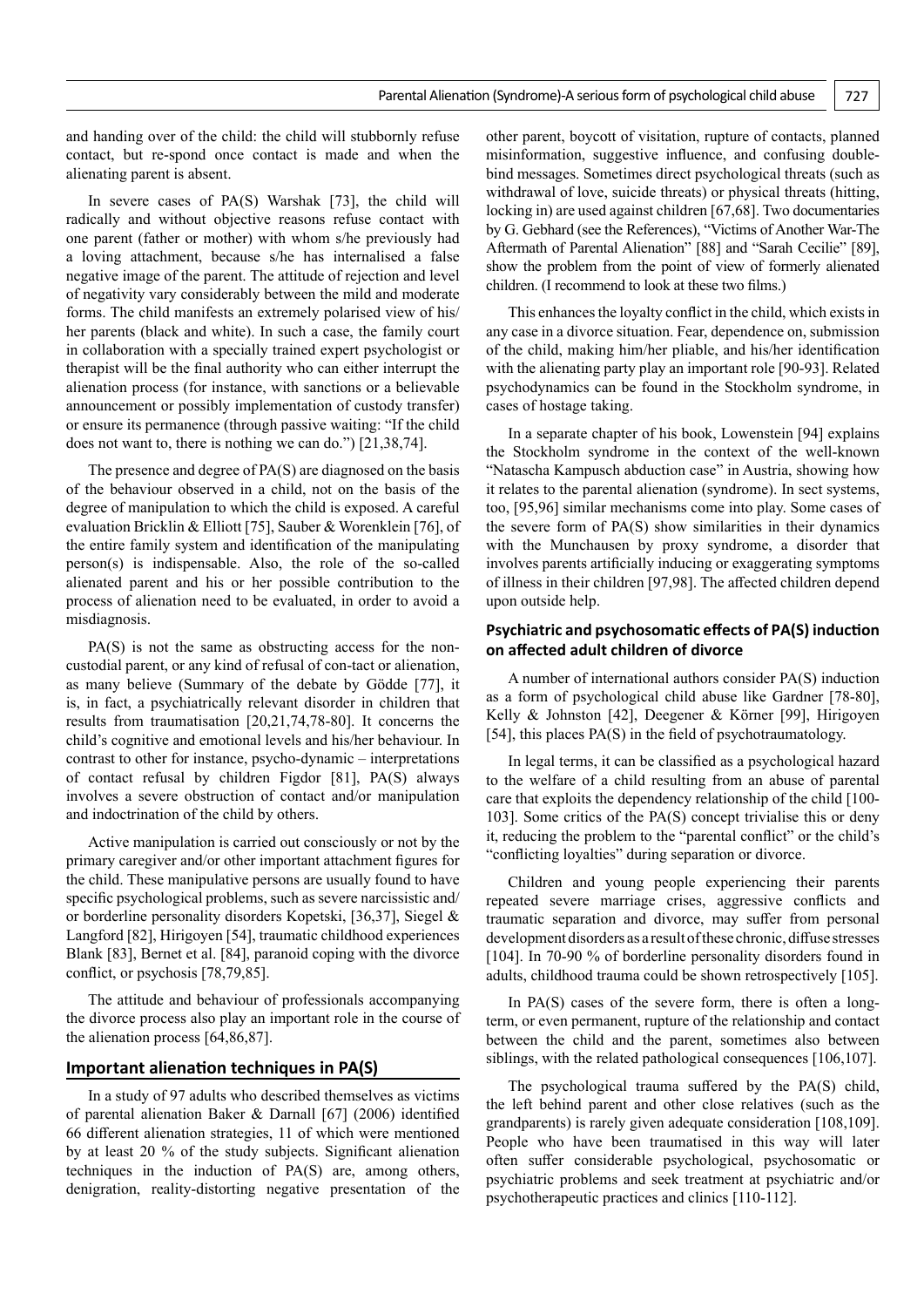This matches a finding from divorce research, which says that the primary negative aspect of parental divorce is the resulting loss of a parent for the child. The consequences for the child resulting from a lack of availability of the mother or father have been described widely in the literature [30,113].

In her book, Hummel (2010) explains why it is particularly common that fathers are more often victims of induced parental alienation. In the chapter "Entfremdete Kinder" [Alienated children] the author presents the- well researched-PA(S) case of "Timo", an object lesson for professionals involved in divorce processes.

PA(S) induction in a child results in a confused self-perception and perception of others, and in profound self-alienation. The children forget how to trust their own feelings and perceptions. They are dependent on the goodwill of the programming, manipulating parent. They lose their sense of reality and of their own profile. Their own identity becomes uncertain, faded and brittle. This can result in a negative self-assessment or a completely exaggerated opinion of oneself, a lack of self-esteem and a deep sense of insecurity. The children cannot adequately develop their individuality and independence. This can result in specific personality disorders (F. 60 in ICD-10) with the "false self" phenomenon Winnicott, [114], such as can be found with eating disorders, addictions, post-traumatic stress disorders and other mental and psychosomatic disorders [115].

The imposed, active rejection, denial and reality-distorting negative image of a previously loved parent are more damaging to the children's self and their core, particularly parts of their autobiographical self and their roots, than the loss as such (for instance, in the event of a death). Both severe feelings of guilt and the parent's share in the child's personality have to be suppressed or split. He or she has no stable roots in the severed parent's family-of-origin system. This can result in additional longterm developmental and relationship problems, some of which may be passed on to the next generation [116,118].

Psychological abuse is difficult to identify because it often manifests itself not as an intention to harm. However, because of its devastating and long-term psychopathological impact, it must be no more tolerated than other forms of abuse. Children must be kept safe from it.

As with the age of criminal responsibility, an assessment of the supposed wishes of a child needs to take into account whether the child's level of development is such that he or she can be assumed to make free-will decisions or whether the apparently "independent wishes of the child" are not in fact based on manipulation ("independent-thinker phenomenon" as a symptom of PA[S]).

In view of the research into associated aspects of developmental psychology and systemic components - such as loyalty conflicts and the destructive conflict dynamics of divorce Minuchin [119] as well as into children's memory and their suggestibility from adults, social influences or forced influence Loftus & Ketcham [120], Pope, Oliva & Hudson

[121], Ceci & Bruck [122] and in view of the experiences gained with indoctrination of children and adolescents in sects and ideological systems Thaler-Singer [95], Baker [96], the wishes a child voices and a child's recollection are particularly significant in acrimonious separation and divorce, in the diagnosis of PA(S), and particularly PA(S) linked with accusations of child sexual abuse.

To prevent seriously wrong decisions (Cases that caused particular controversy in Europe for instance: In Germany the "Wormser Missbrauchsprozesse" [sexual abuse trials of Worms] Steller [123] and in France l'Affaire d'Outreau [The affair of Outreau] Beermann [124], Dossier Special Outreau, (www.acalpa.org) for children and parents as regards criminal proceedings and contact and custody rights, differential diagnosis in the latter case must distinguish carefully between a) real sexual abuse; b) "abuse of abuse" as a strategy or pathology (for instance, projection of sexual fantasies onto a later partner after traumatic childhood experiences of abuse; paranoid response to the experience of separation and divorce; psychoses) and c) false accusations of abuse in cases of parental alienation (syndrome) [123,125-127].

Despite the significance of parental alienation both for mental health and legal professionals, and despite its acceptance in hundreds of court rulings around the world, the phenomenon is still denied and rejected by some colleagues. This continues to lead to questionable recommendations in expert reports and decisions in family courts, i.e., alienating parents are unconditionally awarded sole custody while alienated parents are excluded from contact, supposedly to let the child settle down. But this settling down is a deceptive calm; in fact, it is "harmful to child development" Klenner [128], citing John Bowlby [129,130]: "stages of protest despair resignation detachment/denial", in the sense of reactive depression and mental deprivation in childhood).

#### **Excursus**

## **An example from the legal perspective based on a court ruling on contact rights in Germany [131].**

In his article: "Kardinalfehler der Rechtsprechung im Umgangsrecht:Rechtsfehler, Rechtsverletzungen und die (In-) Effizienz prozess- und materiell-rechtlicher Korrekturmechanismen im Instanzenzug am Beispiel der Eltern-Kind-Entfremdung (Parental Alienation Syndrome "PAS") [Cardinal errors in judgements on access rights – legal errors, violations of rights and the (in)efficiency of corrective mechanisms in procedural and substantive law through the appeals process with reference to the example of Parental Alienation Syndrome "PAS"] [German], "Heuchemer is extremely critical in his discussion of the case where a father was denied contact with his son by the courts for several years, between the ages of 11 and 17 , without any legally justifiable reason. The decision was based on a debatable expert assessment of the situation of an alienated boy, which the courts at all levels up to the European Court of Human Rights (ECHR) in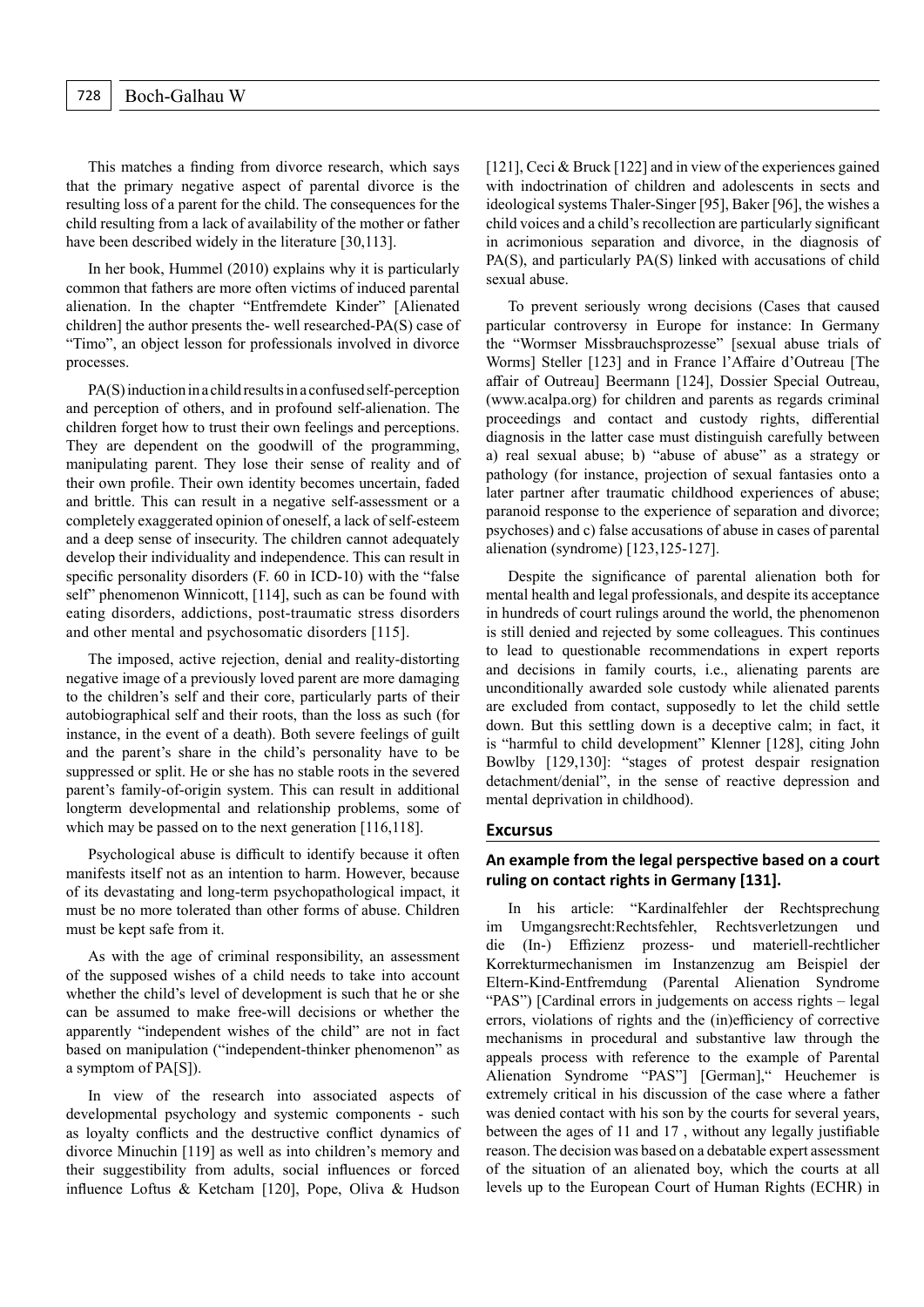Strasbourg espoused. The expert witnesses drew the following conclusions: contact would be contrary to the child's declared own will; the boy would be "traumatised" if contact were to be enforced against his will, and he needed to "settle down".

According to Heuchemer's assessment, however, based on an abundance of research findings from recent years in the fields psychiatry, child psychiatry and psychosomatics, it is precisely these court decisions that expose the child to "continued psychological child abuse and considerable trauma" (p. 370). This, Heuchemer says, is a case of misinterpretation by the experts regarding the impact of parental alienation in the short and long term, resulting in serious miscarriages of justice.

I recommend this article to the reader, to gain an impression of the unsatisfactory current situation of parental alienation, particularly in Germany.

#### **International developments**

Parental Alienation is an international phenomenon, which empirical studies have shown to exist in various countries Dum [132], and which is reflected in around 600 court rulings, for instance, in the United States and Canada Bernet [47], Lorandos [133], in the Brazilian law on Parental Alienation/ Law 12318 of 2010 Brockhausen [134] in the laws of some other South American countries Dum [132] and in rulings by the Strasbourg-based European Court of Human Rights (ECHR) for instance, Sommerfeld v Germany (2003); Koudelka and Zavrel v Czech Republic (2006 and 2007); Plasse-Bauer v France (2006); Minecheva v Bulgaria (2010); Bordeiana v Moldova (2011) and others, Dum [135], in France by the national court of appeal Cour de Cassation [136], and in rulings by the higher regional courts of several european countries, for instance, England, France, Germany, Italy, Romania, Spain, Sweden and Switzerland and others [47].

**An Australian meta-analysis by Templer et al. [137]: Recommendations for best practice in response to parental alienation: findings from a systematic review, Journal of Family Therapy 00: 1-19,** https://doi.org/10.1111/1467- 6427.12137 analysed ten peer-reviewed articles from Englishspeaking countries dating from the period 1990 to 2015. The authors found that custodial changes or residential arrangements in favour of the alienated parent were effective in improving the situation of parental alienation cases. Psychoeducation and specific systemic family therapy for all family members were effective in rebuilding family relationships and functionality. A coordinated approach with therapeutic interventions and court actions (including sanctions for uncooperative parents) were essential to resolve cases of parental alienation.

These actions were not suitable in cases of estrangement, where the so-called alienated parent had been identified as an actual child abuser.

The authors also found that separating children from the alienating parent was less harmful than letting the alienation process continue unhindered. Psychological support for all family members during this intervention stage was found to be essential.

None of the studies analysed recommended waiting for "alienation" to resolve itself, or letting children decide which parent should have custody and where they should live.

#### **Best Practise in Germany: The Cochem approach**

One form of interdisciplinary collaboration has been successfully practised since 1993 in the Cochem court district in the German state of Rhineland Palatinate. It is known in Germany, also in political circles, as "Cochemer Praxis", the Cochem approach. This would appear to us an effective way of preventing the development of PA(S) and the related social, medical-psychological and financial consequences. The Cochem approach is essentially based on scheduling family court cases quickly, and on the principle of "conflict resolution through multi-professional networking" or the "prescribed cooperation in family conflicts as a process of attitude change" Füchsle-Voigt [138], from the point of view of an expert psychologist, and from the point of view of a former family judge [139].

The Cochem approach has developed from practice. Its theoretical basis are traditional sociopsychological attitude research and the well-known theory of dissonance [140]. The aims of this method are the de-escalation of the parental conflict by moving away from a "winner-loser attitude" in the parents and professionals, and the restoration of parental autonomy and responsibility based on the protection of both the children's and the parents' rights. It requires the involvement of interdisciplinary professional groups with a high level of experience and skill in working with high-conflict families of divorce. Today, there are several programmes of intervention with a similar approach in Europe [141,142]. German-speaking countries (particularly Austria and Switzerland) have been offering a collaborative law approach involving psychologists and legal professionals, like mediation, for some years.

#### **Some programs of prevention and intervention**

Once the child is set in a strong attitude of rejection, it becomes very difficult to introduce suitable help and intervention. Many parents, but also social workers from the youth welfare office, judges, therapists and court experts, resign in such cases, which appear unsolvable. They advise waiting until the child one day initiates contact with the rejected parent. Opinions of professionals are divided on this issue. It may work in some cases. However, quite many cases exist, where contact was established only after many years, when the child was already a mature adult, or not at all, because the inner and outer emotional relationship had been fundamentally destroyed. Example A below shows how these cases frequently end.

In USA, Canada, England, Australia, South Africa, Mexico and Spain some programs of psychological intervention are now used and evaluated; the following are some examples: See: "Therapeutic interventions for children with parental alienation syndrome" Gardner [79], "The psychological effects and treatment of the Parental Alienation Syndrome" and "Parental Alienation: How to understand and address parental alienation resulting from acrimonious divorce or separation" Lowenstein [94,143], "Family bridges: Using insights from social science to reconnect parents and alienated children"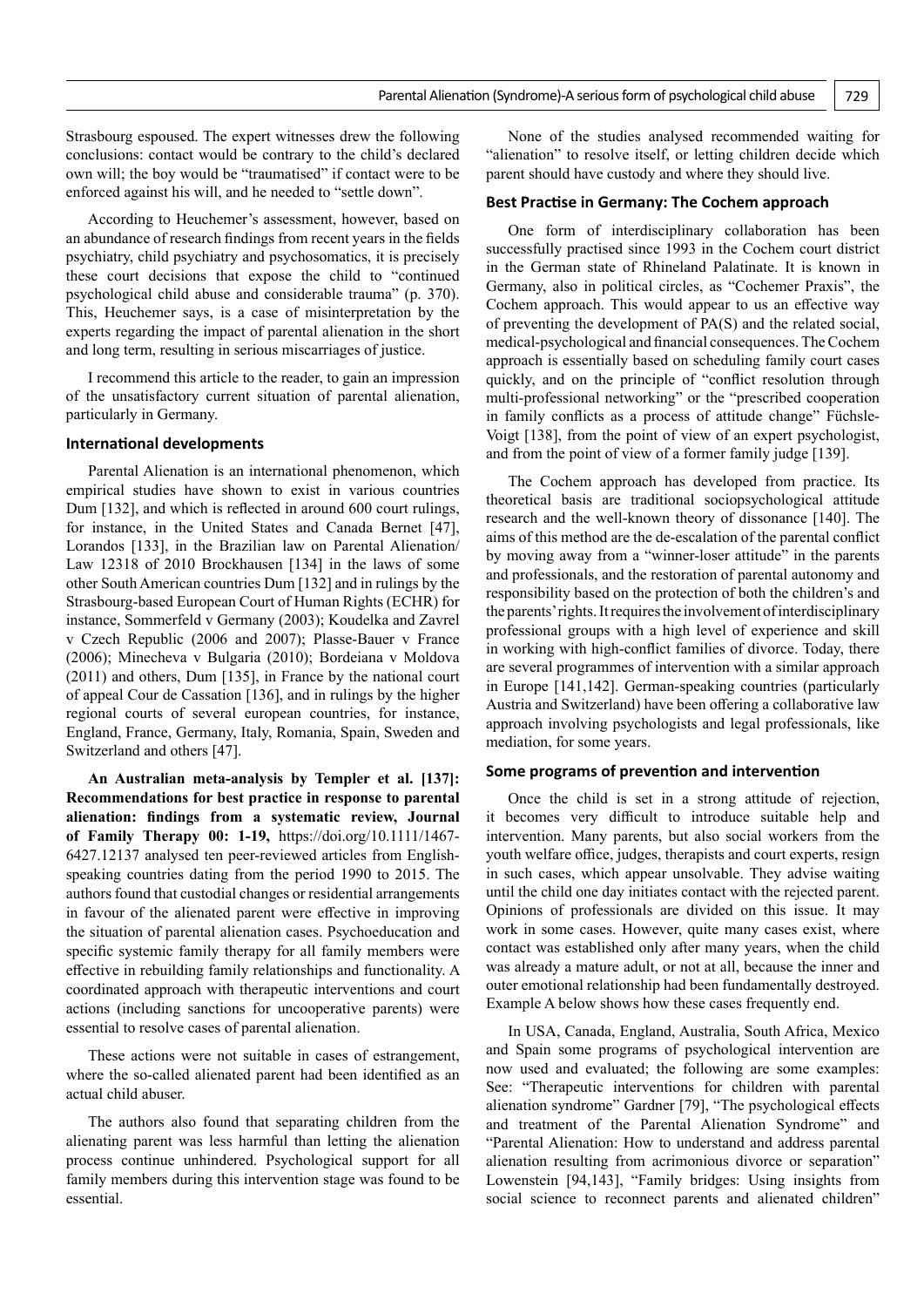Warshak [144], "Commentary on 'Family bridges …'" Kelly [145], "Helping alienated children with family bridges", Warshak & Otis [146], "When a child rejects a parent: tailoring the intervention to fit the problem" Friedlander & Walters [147], "Toxic divorce: A workbook for alienated parents" Reay [148], "The psycholosocial treatment of parental alienation" Darnell [149], "A Family therapy and collaborative system approach to amelioration." Gottlieb [150], "PIVIP-Programa de intervención para victimas de interferencias parentales" Tejedor Huerta et al. [151], "Reunification planning and therapy'' Sauber [152], "Working with alienated children and families  $-A$ clinical guidebook" Baker & Sauber [153], "The application of structural family therapy to the treatment of Parental Alienation Syndrome" Gottlieb [154], "Understanding and working with the alienated child" Woodall & Woodall [155], "Family reflections: A promising therapeutic program designed to treat severely alienated children and their family system" Reay [156], "An attachment-based model of Parental Alienation Foundations", Childress [157], "Restoring family connections" [158]. This is a new resource available for licensed mental health professionals working with targeted parents and their adult alienated children to use in their out-patient practise.

These psycho-educational and family therapy programmes, which may also be of interest to other countries, attempt to help severely alienated children of divorce rebuild the lost relationship to one parent and their lost identity. They show that contrary to popular opinion-it is indeed possible to mitigate parental alienation in high-conflict cases [21,74].

These are the aims of these programmes: to initiate contact and a relationship between the child and the alienated parent; to provide psycho-educational training to the parents; child-focused parental involvement; to re-establish reality and correct the child's and parents' distorted perceptions of the self and others' perceptions; to relieve the burden on the children and assist them in distancing them-selves in the conflict of loyalties between the parents; to rebuild the destroyed emotional relationship with new, forward-looking shared experiences in a clearly structured, safe and relaxed context; to restore functioning communication; to improve the handling of conflicts and reorganise family relationships. The children learn to develop a more realistic and balanced view of both their parents and to reduce black-andwhite thinking.

#### **Some empirical studies**

## **The researchers S. S. Clawar and P. V. Rivlin [40]**

Report from the well-known study "Children Held Hostage: Dealing with Programmed and Brainwashed Children "(American Bar Association, Section of Family Law, Chicago, 1991): "Environmental modification refers to the minor or major changes to be made in the amount of physical contact a child is permitted with the programming/brainwashing and target parents. As a rule, we have found that change of the physical environment and increased social contact with a target parent are the major positive ways to deprogram a child. The

more continuous and regular contact the child has with the programmer and brainwasher, the more likely the process is to continue, and damage is to increase …. In some cases, the positive changes that occur in the child are so radical that they are surprising to observe." (p. 148ff) ... ... "It is our opinion that one of the most powerful tools the courts have is the threat and implementation of environmental modification. Of the approximately four hundred cases we have seen where the courts have increased the contact with the target parent (and in half of these, over the objection of the children), there has been positive change in 90 percent of the relationships between the child and the target parent, including the elimination or reduction of many social-psychological, educational, and physical problems that the child present prior to the modification." (p. 150) … … "We have had the opportunity to interview hundreds of children after environmental change has taken place, and we can quote one child as a fair summary of the others. I would never have made the change to spend more time with my mother if the court didn't make it happen and you didn't suggest it. Now that I have, I've gotten to know my mother. She's a nicer person than I ever believed, and I realize that I could have grown up without ever knowing her and what she believes about life. It's been important, and I want to thank you (child extends hand to shake). I have also learned that I don't know everything, and I have to be really careful about making closed opinions in the future."

A larger 2013 study by Clawar & Rivlin of 1,000 families, entitled "Children Held Hostage-Identifying Brainwashed Children, presenting a Case, and Crafting Solutions" (American Bar Association, Chicago [41]), yielded similar results.

#### **Richard A. Gardner [80]**

Should courts order PAS-children to visit/reside with the alienated parent? A Follow-up Study. American Journal Forensic Psychology 19 (3): 61-106.

In this longitudinal study, Richard A. Gardner gives details of 99 cases of alienation in which he was immediately involved. In this context, the US child psychiatrist concludes that the court should order contact or order that the child reside with the alienated parent. The results of cases where such a legal order was made (22) are compared with those cases where this recommendation was not followed (77). "In 22 cases, the court decided either to limit contact with the alienating parent or to order a custody change. In all 22 cases, the attitude of rejection improved considerably or disappeared altogether. … In 77 cases, the court decided against a custody change or against limiting contact with the alienating parent. In these conditions, the symptoms of alienation became more severe in 70 cases (90.9 %). Only in 7 cases (9.1 %) where no order for custody change was made, was there a noticeable improvement. A direct link can therefore be made between a custody change and/or limited contact with the alienating parent on the one hand and a reduction in symptoms of alienation on the other.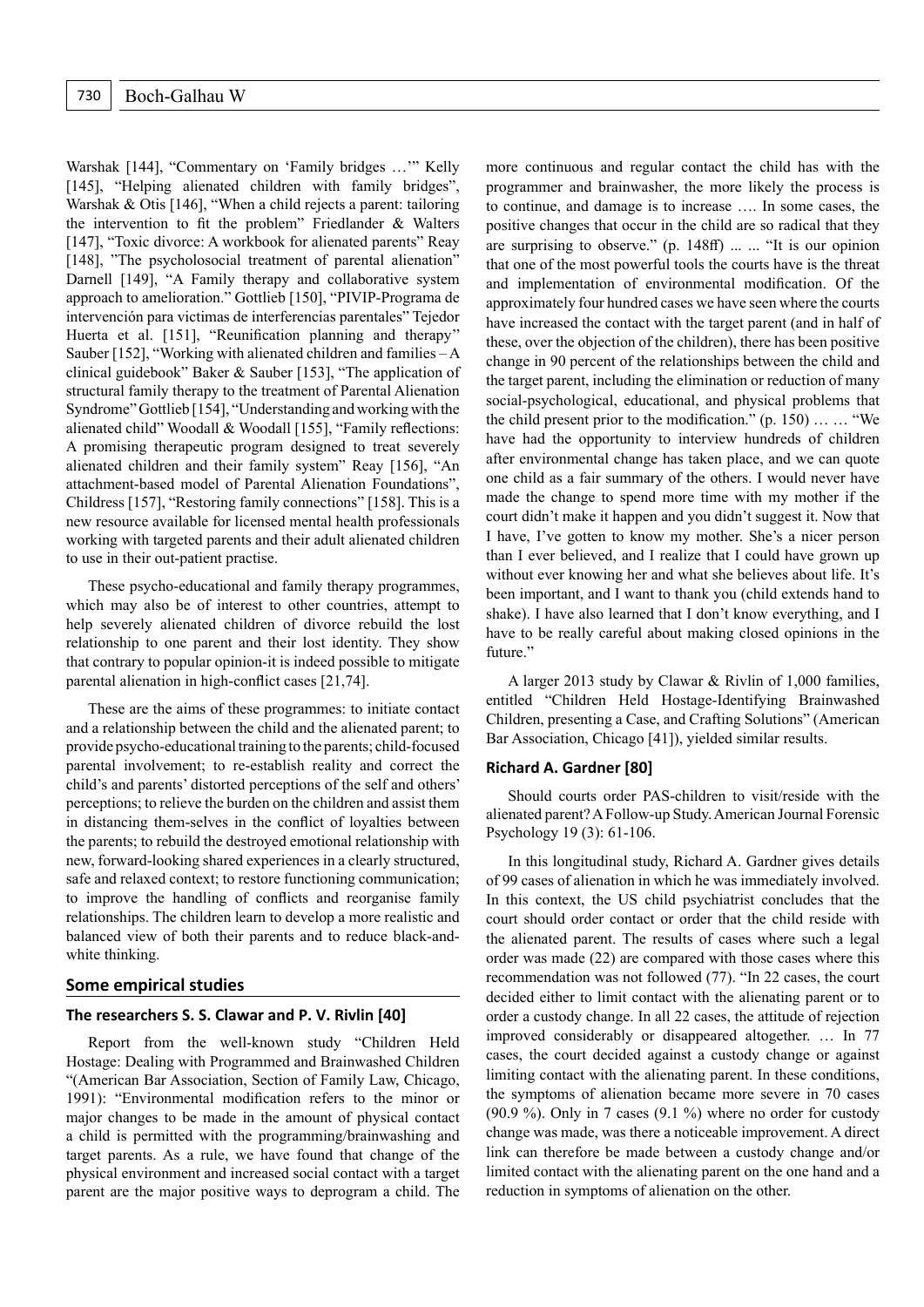#### **In the Kopetski follow-up study**

"The Spectrum of Parental Alienation Syndrome (Part III)" L. Ko-petski, D. C. Rand & R. Rand [38], American Journal of Forensic Psychology 23 (1): 15-43.

84 of the 423 families they had studied in the period 1975- 1990 were PAS cases. In 49 cases, alienation seemed to have been interrupted; in 15 cases, it was fully developed; 8 cases were pending in court; and of 12 cases the outcome was unknown. In 18 of the 49 cases where alienation had been interrupted, the court had either awarded custody to the alienated parent or ordered contact with that parent. In the other cases of "interruption", the parents had reached agreement concerning custody and contact. In cases of "fully developed" alienation, the alienating parent had been awarded sole custody and had continued legal proceedings until contact with the alienated parent had finally been terminated. A therapist was usually involved, who supported the alienation process and who would cite the premise that it would be harmful to the child if he or she was removed from a pathological symbiotic relationship with the alienating parent.

The findings from this study would suggest that experts in custody and contact arrangements can differentiate in their recommendations between "interrupted" and "fully developed" alienation in PAS cases at the more severe end of the spectrum. Legal decisions regarding custody and contact played a key role in interrupting or preventing alienation. Traditional therapy, as a form of primary intervention to interrupt alienation, proved ineffective and, in some cases, even aggravated the situation. These findings agree with those from other studies. More and more data indicate that medium to severe alienation requires structural interventions in the form of court decisions on custody and contact rights, to ensure the child has access to both parents.

Custody decisions made based on traditional concepts such as the "primary parent theory" or "the child's primary attachment relationship" assume that only one parent is really important for a child, and that a child's stated preference is not influenced by a parent. These assumptions clash with the concept that children of divorce need both parents, just like children in intact families.

#### **Reay, K. M. [156] Family Reflections**

A promising therapeutic program designed to treat severely alienated children and their family system, American Journal of Family Therapy 43 (2): 197-207.

Parental alienation is a form of psychological child abuse. Traditional therapeutic approaches fail in such cases of severe parental alienation. There are at least ten major reasons why traditional therapeutic methods do not work with these specific types of cases. In 2012, a pilot study of the Family Reflections Reunification programme (FRRP) was run in 12 families with 22 children aged between 8 and 18. Evaluations immediately after the 4-day programme, and after 3, 6, 9 and 12 months, resulted in a 95% success rate in rebuilding and maintaining the relationship between the children and the parent they had previously rejected.

It was shown that children, once they were safely and reliably removed from the influence of the alienating parent, soon started to form emotional ties again with the parent they had previously rejected. A specific court order is required for admission to the FRRP. Following the success of the 2012 pilot programme, FRRP has been used since spring 2013 in Canada and in some cases in the United States.

## **Warshak, R. A. [159], Family Bridges outcome study. Manuscript in preparation**

The sample consists of 83 children (40 boys, 43 girls) who participated in 52 workshops. The two primary goals of the workshop are to prepare the children to live with the custodial parent in accordance with the court-ordered residential schedule, and to improve the children's attitudes and behavior toward the rejected parent. Progress toward these goals was assessed through the ratings by parents and by workshop leaders. Compared with 83% of the children who resisted contact prior to the workshop, only 6% were seen by parents as likely to resist contact by the end of the workshop, and only 4% as rated by the workshop leaders. Thus, with severely alienated children and adolescents who threaten to defy court orders that place the children in the custody of the rejected parent, courts can know that with the support of a Family Bridges workshop the odds are high that the children will cooperate with the custodial arrangement.

Every parent except one and all workshop leaders reported some improvement in the parent-child relationship, with a median rating of "much better," even when the workshop did not alleviate the children's negative attitudes or prepare the children to live cooperatively with the parent. Although 7% of the children rated the post-workshop relationship as worse, 74% rated the post-workshop relationship as improved, with a median rating of "somewhat better." The observers' ratings more closely resembled the parents' than the children's ratings, with 94% of the leaders noting improvement with a median rating of "much better." Thus, parents, workshop leaders, and three out of four children agreed that the parent-child relationship improved from the workshop's start to finish.

Using a measure with high inter-rater reliability and concurrent validity, most of the children, who were rated as severely alienated at the outset of the workshop, were rated by parents and by workshop leaders as treating their parents much better at the end of the workshop. The effect was statistically significant at the p. <0.0001 level, and the effect size is considered large using Cohen's d statistic.

Parents gave the workshop very high ratings on achieving its stated goals, including parent-child communication, conflict management, and ability to get along with each other. Children's ratings were predictably lower than parents' ratings, but still on the positive end of the scale on all goals. Children were most apt to endorse the workshop as helping to improve communication and conflict management. It is significant that the average rating by children was positive for the workshop helping them to be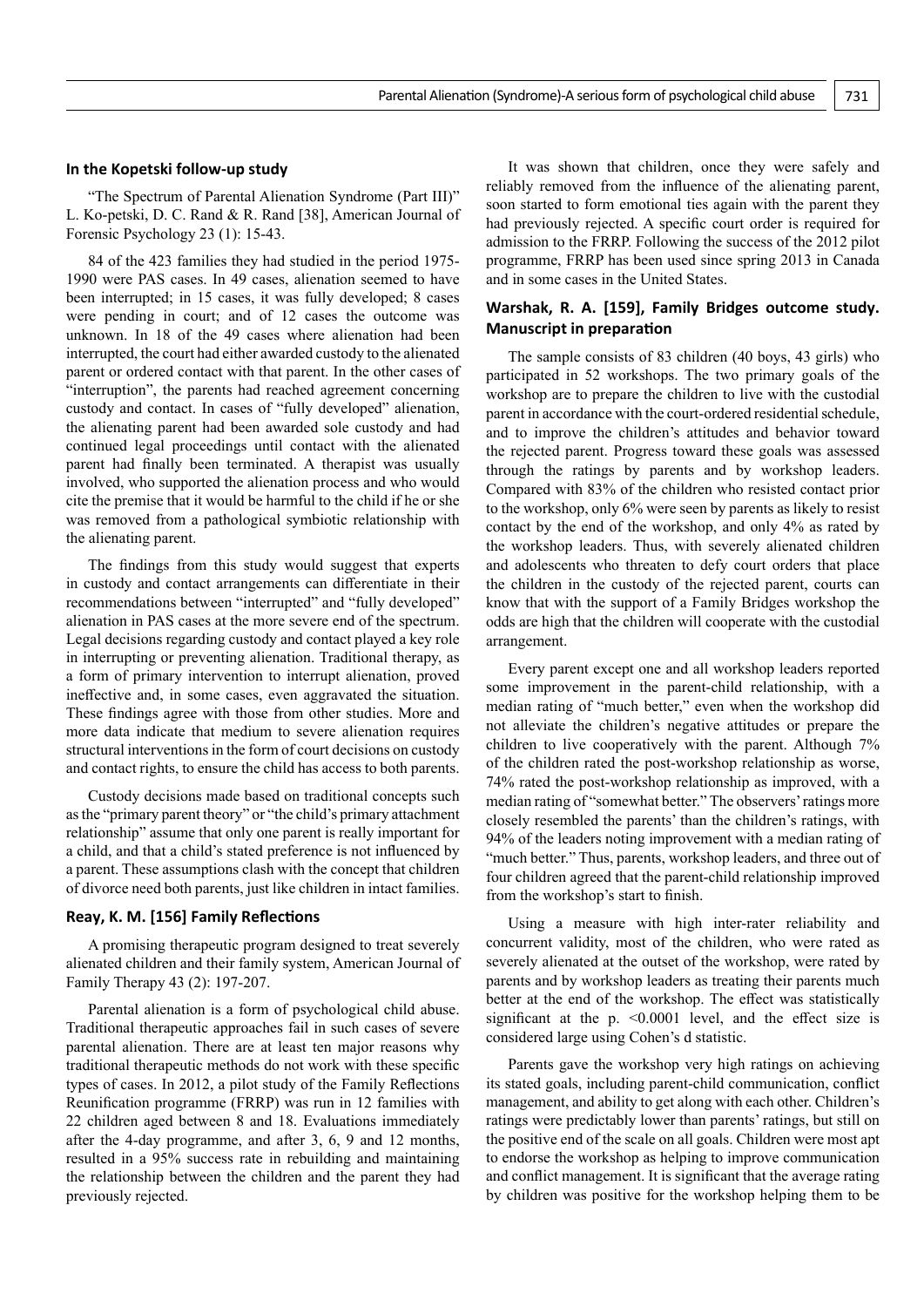better able to live with and get along with the parent whom they had rejected prior to the work-shop.

Two-thirds of the children, and all of the parent, rated the workshop as either "good" or "excellent."

## **Family Separation Clinic, London [160]**

Although no final evaluation figures were available at the time this article was submitted, I was informed that the results appear to be similar to those for items 1-5.

#### **Two examples from practice**

**Interview situation (video transcript) with two severely alienated girls (10 and 13 years old) in a court ordered evaluation session with their mother and a forensic psychologist (abridged extract)**

Ever since a highly conflicted discussion between the mother and the mother-in-law, which was reinforced two years later by the mother separating from her husband and leaving the house, the father and paternal grandmother of the children had been convinced that the mother was suffering from a psychosis. To this day they had been unable to correct their attitude, although a court-appointed psychiatrist, and a second psychiatrist who the mother had privately consulted, had excluded a psychosis, and although, in addition, the court had threatened to impose a severe fine for any repetition of such allegations. The father, who is described as authoritarian, uncooperative, stubborn and manipulative in the court records, had told his children and professionals, such as teachers, social workers, physicians and some guardian ad litem, that his wife was suffering from psychosis. This psychosis is a projection by the father and his mother onto the children's mother, because of their own mental problems. There was no outside intervention-the simple statement of fact that the mother is not suffering from psychosis is not sufficient. As a result, the children, who have been living with the father for years, have adopted this projection for reasons of self-protection, fear and dependence, and firmly reject their mother (like Stockholm syndrome). Because of the distorting negative influence of the father, the children's feelings of grief and pain at the loss of the relationship with their mother are displayed as extreme anger and aggression towards the mother. The children no longer perceive their own feelings of loss correctly, which makes them unable to process grief and pain.

From the interview: Child 1: Mum, when I look into your eyes, I feel sorry for you, how can such a sick cow, stuffed with medication, be left to freely roam around. Our situation..., it's a danger for everyone, but I can't change it, and, to be honest, I don't want to change it either. It's your decision. When you hit me, earlier or later and so on, as I've been told by several people-you're not my mother anymore anyway.

Child 1: Recently I saw a story on TV where a crazy woman had kidnapped a policeman and the police had to imagine her crazy world. They said that crazy people twist facts in such a way that everything has a logical order, a logical agreement. So that it is a logical world for them.

Child 1: And that's what I experienced for years with my mother and had to observe, which makes me sad.

Expert: Do you mean by that your mother is sick?

Child 1: It really makes me sad. But I've already been told a few times by several people that I can never turn my back on my mother again, not ever again in my life.

Expert: Because she is sick, you mean?

Child 1: Yes!

Expert: You say that your mother is crazy. Do you have the impression that your mother is sick?

Mother: I believe you that many people have reinforced in you the belief that your mother is crazy.

Child 1: If that weren't the case, then she'd simply have to be locked up, then she'd simply belong behind bars. In America she would've been put on the electric chair for it.

Child 1: I'll be 13 soon, and my sister 10, and by now we can't be subjected to brainwashing any longer. Gradually this is becoming impossible and I'm also beginning to think it's enough. Because we are now reaching an age where causal relationships are slowly becoming clearer, and when I turn 18 and it carries on like this....

Child 2: You can't talk to a crazy person.

Mother: But you can write her a letter, draw her a few flowers, simply say Happy Birthday on her birthday. How about that?

Child 1: You should simply leave a crazy person alone.

Expert: I must tell you something. I've worked on a psychiatric ward, and you can actually talk even to crazy people. Crazy people are humans, too.

Child 2: But a person as crazy as that belongs on the electric chair.

Expert: But that's serious, what you are saying.

Child 2: She belongs on the electric chair.

Expert: Now that's something that truly horrifies me.

The two girls, who, of their "own free will", live with their father, have been highly indoctrinated and alienated from their mother. The video shows that both children behave in a pathological manner, having been affected by this environment for several years already. It is remarkable to see their bizarre reactions, characterised by denigration and aggressive rejection of their mother. They avoid all eye contact while accusing her of being under massive influence of medication, of having physically abused them, and of bothering them with "nuisance calls" ("124 calls in an evening"). They refer to their mother in extreme language "a mentally ill person", "a cow stuffed with medication", and "a threat to all humans" who should disappear forever, through death on the electric chair.

After meeting the mother and accessing the court files, it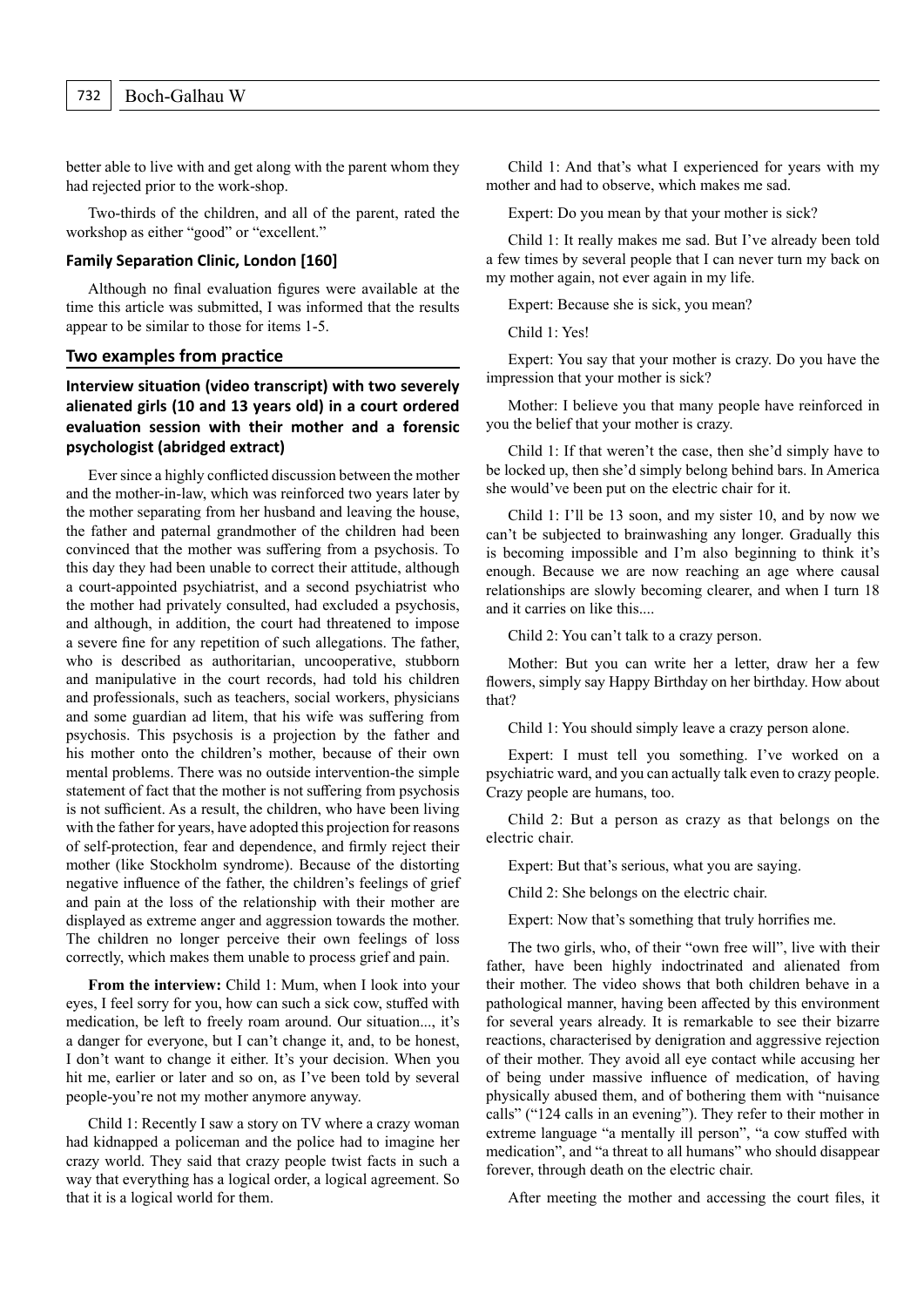becomes clear that the two girls have internalised completely unrealistic, distorted, even delusional false convictions. The cited allegations correspond to the PA(S) symptom "borrowed scenarios". Other symptoms described by Gardner as typical of PA(S) can also be clearly seen in this video: a campaign of denigration (against the mother), the "independent thinker phenomenon", absurd rationalisations, absence of ambivalence, and absence of guilt feelings. In their emotions and cognition, as well as in their behaviour, both children show signs of a true "disorder", because of the suggestive, reality-distorting influence and indoctrination in the paternal environment.

The court expert failed to recognise or refused to acknowledge PA(S) at the time and recommended to the court that contact should be suspended. As a result, the mother has not seen her two daughters, both now students, for more than 10 years. The (maternal) grandmother has died without having seen her grandchildren again. The (maternal) grandfather has no contact either and is deeply hurt by this until today.

## **"An overview of my story" (by a formerly alienated adult child of divorce)**

My parents separated when I was four years old; my elder sister was six at the time. When I was five, our father came to collect us, to spend three weeks of the summer holidays with him and his new girl-friend. After the holidays, he didn't take us back home. We continued to live with him and moved to a large house.

I don't remember much from that time. It's as though four years of my life were missing. I can only remember fragments or certain situations. I don't remember my feelings during that period. Or whether I hated my mother, missed her, or sometimes thought of her. For me, it's as though she simply hadn't existed for four years.

Throughout this time, several psychological reports were prepared, and there were supposed to be meetings with the youth welfare office and our mother, but these rarely happened. Unfortunately, the youth welfare office couldn't enforce them. Meetings without my father and my then-step-mother weren't possible. The youth welfare office decided that there was no point to keep trying.

When I was nine years old, my sister and I were collected from school on the last day before the summer holidays by two police officers and my mother's lawyer and taken to a children's home. The first weeks were horrible. I cried every night. But after some time, I started to like it. My mother visited us repeatedly with a lady from the youth welfare office. At the first meeting, I couldn't engage with her, but then we gradually got closer again. We also spent time with her alone. At some point, we moved into an attic flat of the children's home together with my mother. We lived there for a few months and went to school there. Sometimes, we would go home with her at the weekend, or we had visitors and would go on outings with our stepbrothers and our stepfather. Our father and stepmother weren't allowed to visit us. Shortly before Christmas, we could go home with our mother. We then lived in a house with her, our stepfather and our stepbrothers. We could visit our father only accompanied by an employee of the children's home. When we were gone, my stepmother left my father. She took all valuables, even cleared out our savings accounts, and vanished. After that, we started to visit my father again at the weekend or during the holidays. My sister refused to go at some point. But I continued to go and see him.

When I was fifteen, everything suddenly came back to me, especially in dreams. I started with self-therapy and got quite far with that. I was scared to death of police officers at the time and I suffered from claustrophobia. I felt completely empty and torn on the inside. I would cut myself to stop panic attacks. I had withdrawn a lot from my friends and family.

My appeal to all professionals is to intervene! By now, I've managed to deal with the scars caused by the interventions of the court and the youth welfare office, to such an extent that they've disappeared or affect me only mildly or rarely. But what still tears me apart is the lack of so many memories, the loss of times together and, above all, what I did to my mother. I wonder what would've happened or who or what I would be today if these radical steps hadn't been taken back then. And I know that the thought of no longer having any contact with my mother is unbearable. I would've probably disowned her, she would no longer have been part of my life. I was always attached more to my mum. The idea that I would not have wanted her in my life is just completely wrong. Being without her would have destroyed me at some point. Thanks to being removed from one parent and being reunited with the other, I have a good relationship with both my parents today.

I have heard and read of many cases where neither alienating parents nor professionals realise the importance of external help (from the youth welfare office and through court orders); this also includes the ignorant refusal to acknowledge the existence of parental alienation. Or the necessity of isolating children from the alienating parent and reuniting them with the alienated parent. That makes me both sad and angry. I think it's important to intervene and help alienated children. And to do it as early as possible, to minimise the psychological impact as much as possible. Children need both parents, or at least the opportunity to form a positive image of and have regular contact with each of them. That's not possible with manipulation. I've already called ours a "radical solution" – which is apparently why it's not done. "You can't do that to the children!" But where all other attempts at reuniting have failed, it's the only option! Thinking of the children's home, I had a good time there. I'd found good friends at school, I felt at home in the town, I liked the activities the home offered (swimming pool, a room for letting off steam etc.), I valued the staff and the psychologists. Looking back, it was the last time that I was really happy, without a care. I have ultimately been able to successfully deal with all the consequences of this "massive intervention". But what torments me to this day is that I was deprived of four years of my life and that I did things to my mother that I should never have done. That pains me still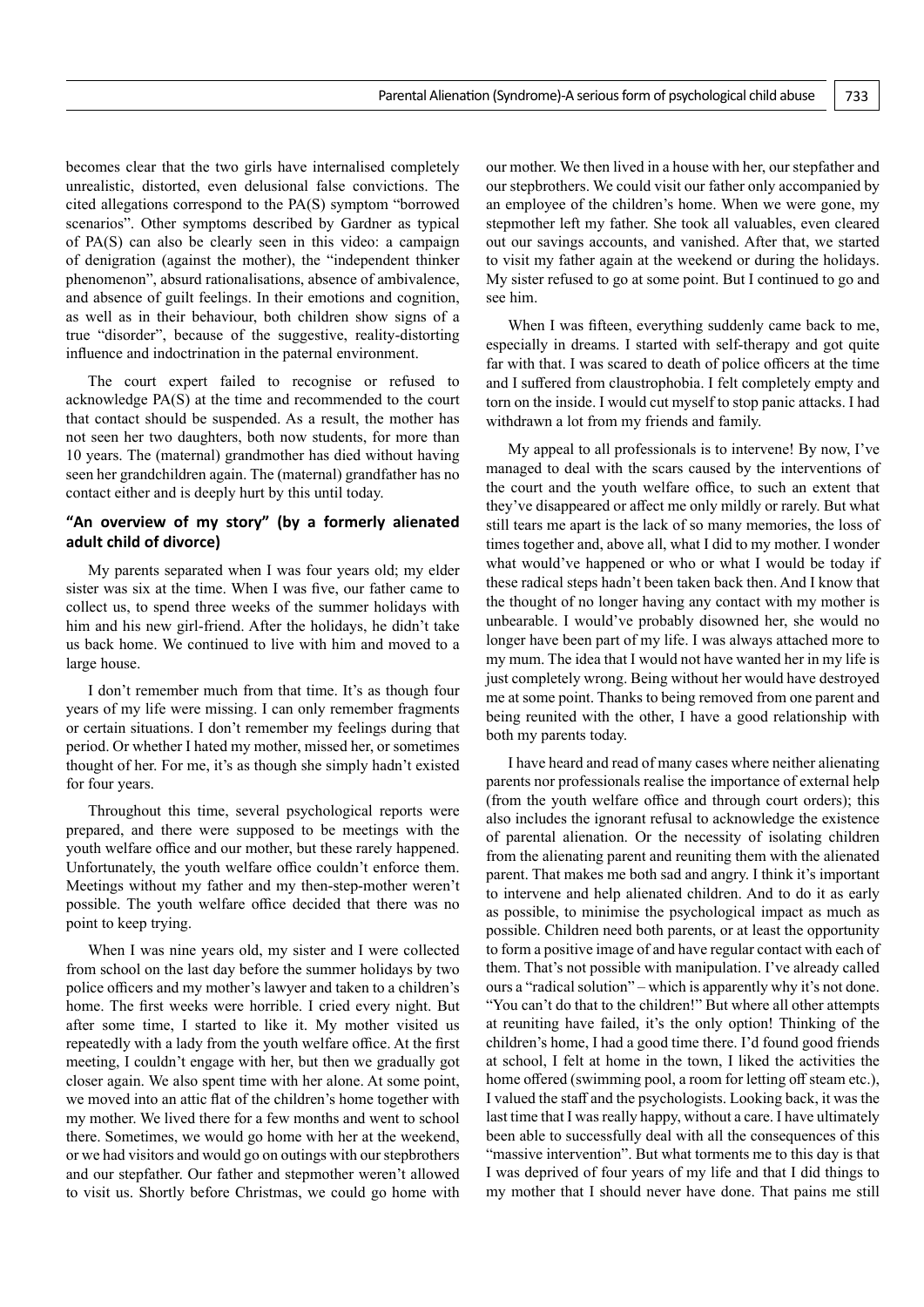today and I will probably never be able to deal with it fully. To me, removing such manipulated and alienated children from the family rather than letting the process of alienation run for many years certainly seems the lesser of two evils.

Stuttgart, 28th September 2015-D.

#### **Concluding remarks**

In view of the tragic experiences and of the psycho-traumatic long-term effects of pathological alienation and contact loss as shown in the examples A and B, the development of PA(S) in children and parents cannot be viewed as a private family affair. In cases of high-conflict separation or divorce battles where the children are used and manipulated and there is thus a risk of PA(S) development, the early active and interdisciplinary collaboration of all professions involved is essential, to reduce the parental conflict through adequate interventions. The special psychological issue of alienating parents needs to be considered in this.

Where this is not possible, because of one parent's or even both parents' psychopathological situation, compulsory psychological counselling and directive or confrontational interventions and/or structural family court actions are required (such as sanctions or custody transfer with psychological support), because this is where the limits of family autonomy are reached. Parental alienation is then no longer a custody issue but a child protection issue.

Reports of experiences gained in Canada, Britain, the United States, Australia, Spain and in a few cases in Germany, encourage a stronger directive and confrontational approach. They are supported by research findings [137] that rate these interventions as having a similar level of success as interventions of a voluntary nature. Complementary legislation may well have to be considered.

As regards future scientific research (particularly in the fields child and adult psychiatry, psychosomatics and psychotraumatology), it will be necessary to conduct further systematic empirical studies of larger samples with standardised measures and suitable scientific controls to resolve some of the existing controversies regarding the validity and reliability of the PA $(S)$  diagnosis – in the sense of a secondary disorder in children that results from severely manipulative misconduct by the parents and/or other important attachment figures – and to further strengthen the scientific validity of the PA(S) concept. This also includes further epidemiological clinical studies of the long-term progression and effects of PA(S), and of the result of effective interventions at different severity levels of the disorder. Findings from future studies should help us gain a better understanding of improved ways to help pathologically alienated children and their families, in view of the rising divorce rate. – As for inclusion of the diagnosis "Parental Alienation" in the World Health Organisation (WHO)'s "International Classification of Diseases" (ICD11), it remains to be seen what the responsible scientists ultimately decide.

#### **Conflict of Interest**

W. von Boch-Galhau confirms that there is no conflict of interest.

#### **Open access**

This article is published under the Creative Commons Attribution 4.0 International licence (https://creativecommons. org/licenses/by/4.0/deed.en). The article was published originally in German language "Parental Alienation (Syndrome) - Eine ernst zu nehmende Form von psychischer Kindesmisshandlung" in the Austrian peer reviewed journal "Neuropsychiatrie", Springer Publ., Vienna, 2018. DOI 10.1007/s40211-018-0267- 0. You may use, copy, adapt, distribute and reproduce it in any medium and format, provided you give appropriate credit to the original author and the source, provide a link to the Creative Commons licence, and indicate whether changes were made.

#### **References**

- 1. Warshak RA. Alienating audiences from innovation: the perils of polemics, ideology, and innuendo. *Fam Court Rev.* 2010 b, 48: 153-163.
- 2. Rand DC. Parental alienation critics and the politics of science. *Am J Fam Ther.* 2011, 39: 48-71.
- 3. van Gijseghem H. L'aliénation parentale: les principales controverses. *Rev Daction Jurid Soc.* 2004, 237: 11-17.
- 4. Bernet W. Parental alienation misinformation versus facts. *Judges J*. 2015, 54: 23-27.
- 5. Salgo L Wohl des Kindes unter den Aspekten gesetzlicher Einflüsse. In: Brisch KH, Hellbrügge T, Hrsg. Kinder ohne Bindung - Deprivation, Adoption und Psychotherapie. *Stuttgart: Klett-Cotta*. 2006: 259-276.
- 6. Salzgeber J. Zum aktuellen Stand der PAS-Diskussion. *Forum Fam Erbr*. 2003, 7: 232-235.
- 7. Salzgeber J. Rezension von William Bernet: Parental Alienation, DSM-5 and ICD-11. *Z Kindschaftsrecht Jugendhilfe*. 2011, 12: 480-482.
- 8. Fegert JM. Parental Alienation oder Parental Accusation Syndrome? Die Frage der Suggestibilität, Beeinflussung und Induktion in Umgangsrechtsgutachten. *Kindschaftsrechtl Prax*. 2001, 4: 3-7.
- 9. Fegert JM. Endgültiges Aus für das Parental Alienation Syndrom (PAS) im amerikanischen Klassifikationssystem DSM-5. *Z Kindschaftsrecht Jugendhilfe*. 2013 a, 5: 190-191.
- 10. Fegert JM. Was fehlt, sind lediglich quantifizierende Studien eine Replik. *Z Kindschaftsrecht Jugendhilfe*. 2013 b, 10: 401.
- 11. Heiliger A, Hack EK, Hrsg. Väter um jeden Preis zur Kritik am Sorge- und Umgangsrecht. München: *Verlag Frauenoffensive*: 2008.
- 12. Faller KC. The parental alienation syndrome: what is it and what data support it? *Child Maltreat.* 1998, 3: 100-115.
- 13. Bruch CS. Parental alienation syndrome: getting it wrong in child custody cases. *Fam Law Q*. 2001, 35: 527-552.
- 14. Clemente M, Padilla-Racero D. Are children susceptible to manipulation? *Child Youth Serv Rev*. 2015 a, 51: 101-117.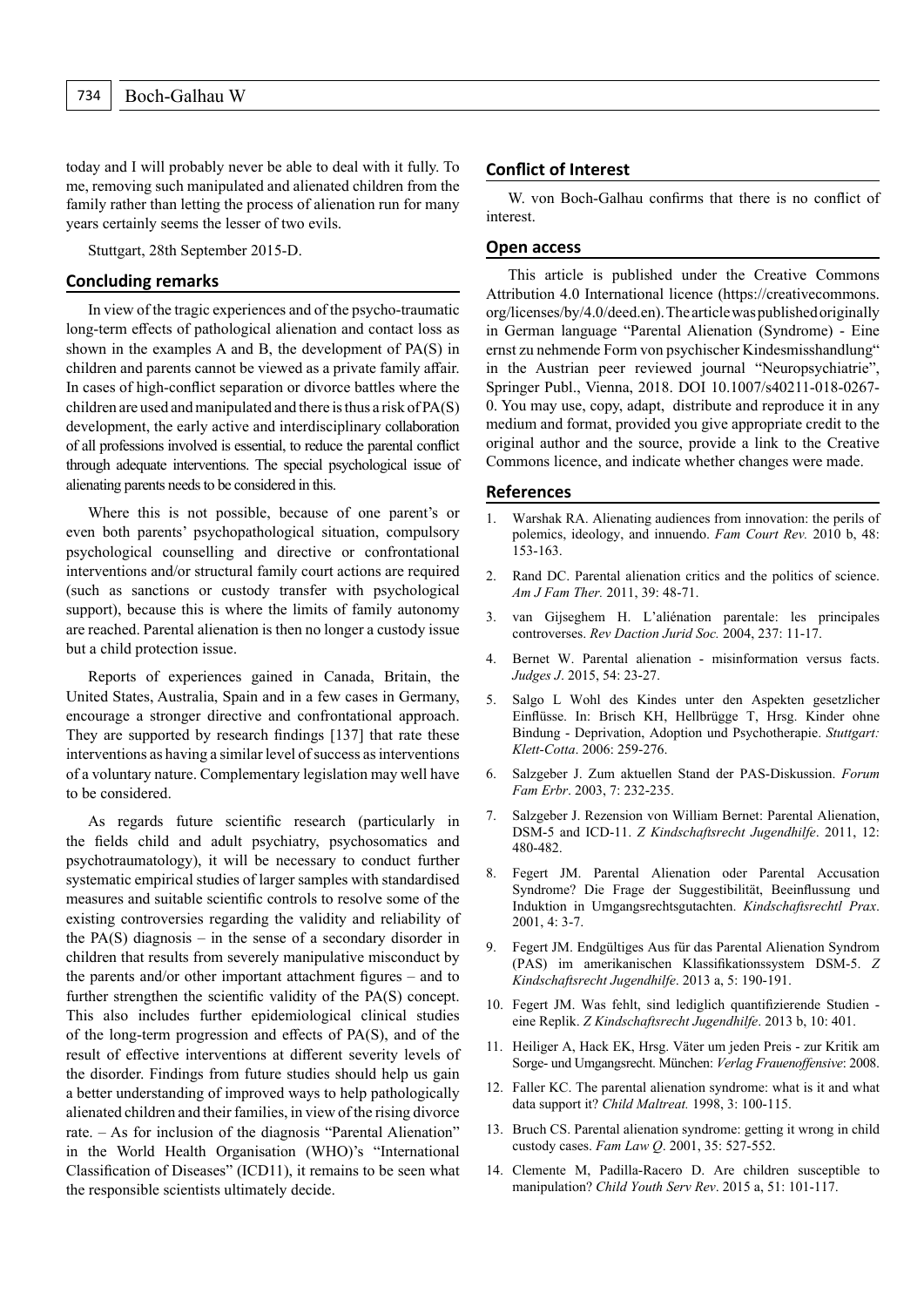- 15. Clemente M, Padilla-Racero D, Gandoy-Crego M, Reig-Botella A, Gonzalez-Rodriguez R. Judicial decision-making in family law proceedings. *Am J Fam Ther.* 2015b, 43: 314-325.
- 16. Clemente M, Padilla-Racero D. When courts accept what science rejects: custody issues concerning the alleged "parental alienation syndrome". *J Child Custody*. 2016, 13: 126-133.
- 17. DallamS, Silberg JL. Recommended treatments for "Parental Alienation Syndrome" (PAS) may cause children foreseeable and lasting psychological harm. *J Child Custody*. 2016, 13: 134 - 143.
- 18. Lorandos D. Parental alienation syndrome: detractors and the junk science vacuum. In: Gardner RA, Sauber SR, Lorandos D, Hrsg. Conceptual, clinical and legal considerations. International handbook of parental alienation syndrome. *Springfield: C. C. Thomas*: 2006. S. 397-418.
- 19. Kopetski L. Commentary: parental alienation syndrome. In: Gardner RA, Sauber SR, Lorandos D, Hrsg. Conceptual, clinical and legal considerations. The international handbook of parental alienation syndrome. *Springfield: C. C. Thomas*: 2006, S. 378-390.
- 20. Warshak RA. Social science and parental alienation: examining the disputes and the evidence. In: Gardner RA, Sauber SR, Lorandos D, Hrsg. International handbook of parental alienation syndrome. *Springfield: C. C. Thomas*: 2006. S. 352-371.
- 21. Warshak RA. Ten parental alienation fallacies that compromise decisions in court and in therapy. Prof *Psychol Res Pr*. 2015a, 46: 235-249.
- 22. Bernet W, Baker AJL. Parental alienation, DSM-5, and ICD-11: response to critics. *J Am Acad Psychiatry Law*. 2013, 41: 98-104.
- 23. Baker AJL, Kase-Gottlieb L, Verrocchio MC. The reality of parental alienation: commentary on Judicial decision-making in family law proceedings by Clemente, Padilla-Racero, Gandoy-Crego, Reig-Botella & Gonzalez-Rodriquez. *Am J Fam Ther*. 2016, 44: 46-51.
- 24. Klosinski G. Psychological maltreatment in the context of separation and divorce. *Child Abuse Negl.* 1993: 17: 557-563.
- 25. von Boch-Galhau W. Parental alienation and parental alienation syndrome/disorder - a serious form of psychological child abuse - with case examples. *Berlin: VWB-Verlag Wissenschaft and Bildung*: 2013a.
- 26. von Boch-Galhau W. Kritische Anmerkungen zu J M Fegert: "Endgültiges Aus für das Parental Alienation Syndrome im amerikanischen Klassifikationssystem DSM-5 "(ZKJ 2013b, S. 190 f.). *Z Kindschaftsrecht Jugendhilfe*. 2013b, 10: 400.
- 27. Bernet W, Wamboldt MZ, Narrow WE. Child affected by parental relationship distress. *J Am Acad Child Adolesc Psychiatry*. 2016a, 55: 571-579.
- 28. Stephens R. The long history of PAS. 2016. http: // unknownmisandry.blogspot.com/2016/12/the-long-history-ofpas-parental.html. *Zugegriffen*: 2017.
- 29. Wallerstein JS, Kelly JB. The effects of parental divorce: experiences of the child in later latency. *Am J Orthopsychiatry*. 1976: 46: 256-269.
- 30. Wallerstein JS, Kelly JB. Surviving the breakup: how children and parents cope with divorce. New York: Basic Books: 1980.
- 31. Johnston JR, Roseby V. In the name of the child: a developmental approach to understanding and helping children of conflicted und violent divorce. New York: *Free Press*: 1997.
- 32. Johnston JR. Children of divorce who reject a parent and refuse visitation: recent research and social policy implications for the alienated child. *Fam Law Q*. 2005, 38: 757-775.
- 33. Gardner RA. Recent trends in divorce and custody litigation. *Acad Forum*. 1985, 29: 3-7.
- 34. Rand DC. The spectrum of parental alienation syndrome (part I). *Am J Forensic Psychol*. 1997a, 15: 23-51.
- 35. Rand DC. The spectrum of parental alienation syndrome (part II). *Am J Forensic Psychol*. 1997b, 15: 39-92.
- 36. Kopetski L. Identifying cases of parent alienation syndrome, part I. *Colo Lawyer*. 1998a, 27: 65-68.
- 37. Kopetski L. Identifying Cases of Parent Alienation Syndrome Part II. *Colo Lawyer*. 1998b, 27: 61-64.
- 38. Kopetski L, Rand D, Rand R. The spectrum of parental alienation syndrome, (part III): the Kopetski follow-up study. *Am J Forensic Psychol*. 2005, 23: 15-43.
- 39. Kopetski L, Rand D, Rand R. Incidence, gender, and false allegations of child abuse: data on 84 parental alienation syndrome cases. In: Gardner RA, Sauber SR, Lorandos D, Hrsg. Conceptual, clinical and legal considerations. The international handbook of parental alienation syndrome. *Springfield: C. C. Thomas*: 2006, S. 65-70.
- 40. Clawar SS, Rivlin BV. Children held hostage. Dealing with programmed and brainwashed children. Chicago: American Bar Association, *Division of Family Law*: 1991.
- 41. Clawar SS, Rivlin BV. Children held hostage, identifying brainwashed children, presenting a case, and crafting solutions. Chicago: American Bar Association, *Division of Family Law*: 2013.
- 42. Kelly JB, Johnston JR. The alienated child, a reformulation of parental alienation syndrome. *Fam Court Rev*. 2001, 39: 249-266.
- 43. Bernet W. Parental Alienation Disorder and DSM-V. *Am J Fam Ther*. 2008, 36: 349-366.
- 44. Bernet W, Boch-Galhau W, Baker AJL, Morrison S. Parental Alienation, DSM-5 and ICD-11. *Am J Fam Ther*. 2010, 38: 76- 187.
- 45. Hellblom-Sjögren L. Making a Parent Dangerous PAS in Sweden and Norway / Making one parent dangerous - PAS in Sweden and Norway. In: von Boch-Galhau W, Kodjoe U, Andritzky W, Koeppel P, eds. The Parental Alienation Syndrome - An Interdisciplinary Challenge for Divorced Occupations/ The Parental Alienation Syndrome (PAS) - An Interdisciplinary Challenge for Professionals Involved with Divorce. [German/English]. Berlin: *VWB-Verlag Science and Education*: 2003, 235-248.
- 46. Gardner RA, Sauber SR, Lorandos D, ed. Conceptual, clinical and legal considerations. The international handbook of parental alienation syndrome. *Springfield: CC Thomas*: 2006.
- 47. Bernet W. Parental Alienation, DSM-5 and ICD-11. *Springfield: CC Thomas*: 2010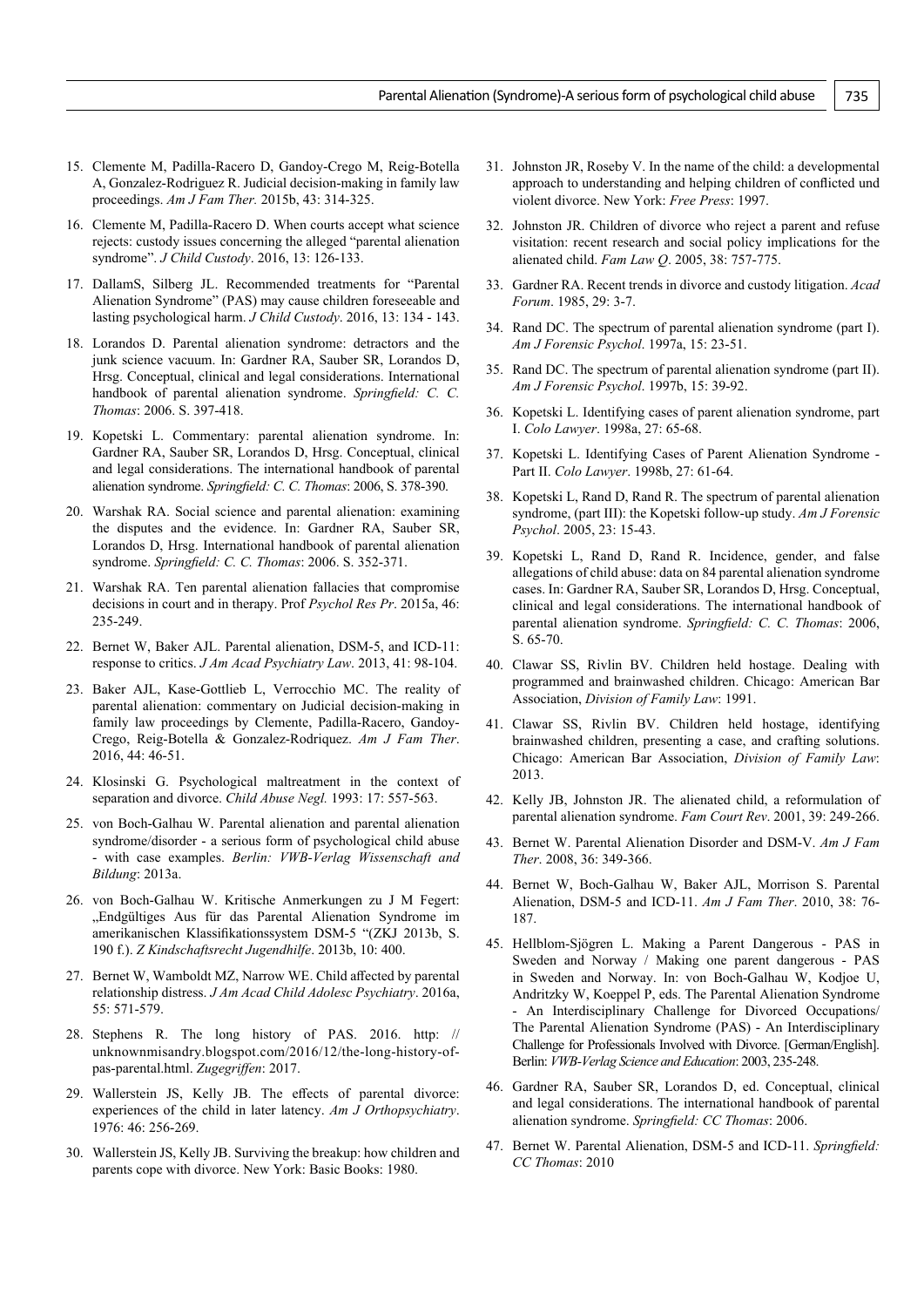- 48. Lorandos D, Sauber SR, Bernet W, ed. Parental Alienation: The Handbook for Mental Health and Legal Professionals. *Springfield: CC Thomas*: 2013.
- 49. Foran HM, Beach SRH, Smith Slep AM, Heyman RE, Wamboldt MZ, Eds. Family Problems and Family Violence - Reliable Assessment and the ICD-11. New York: *Springer*: 2013.
- 50. Whitcombe S. Psychopathology and the conceptualization of mental disorder: the debate about the inclusion of parental alienation in DSM-5. *Counc Psychol Rev*. 2013, 28: 6-18.
- 51. Paricard S. Le syndrome d'alienation parental, catalyseur d'un conflit des droits de l'enfant. In: Neinrinck C, Bruggemann M, ed. La Convention Internationale des Droits de l'Enfant, une Convention Particulière. Paris: *Dalloz*: 2013, p. 71-89.
- 52. Hinterhofer H, Müller T, Payrhuber D, Pletzer R. The Parental Alienation Syndrome (PAS) from a medical and legal perspective. *Lawyer Bl*. 2013, 135: 420-428 (Part I). and 2013, 135: 488-496 (Part II).
- 53. Broca R, Odinetz O, ed. Séparations conflictuelles et aliénation parental - Enfants en danger. Lyon: *Ed. Chronique Sociale*: 2016.
- 54. Hirigoyen M-F. L'aliénation parental comme abus de faiblesse. In: Broca R, Odinetz O, ed. Séparations conflictuelles et aliénation parental - Enfants en danger. Lyon: *Ed. Chronique Sociale*: 2016. 102-115
- 55. Fernández Cabanillas FJ, ed. Manual del Sindrome de Alienación Parental. Barcelona: Editorial Paidós: 2017.
- 56. Bensussan P. Alienation parental, abus psychologique de l'enfant et DSM-5. *Encéphale*. 2017, 43: 510-515.
- 57. Fidler BJ, Bala N, Birnbaum R, Kavassalis K. Challenging issues in child custody assessments: a guide to legal and mental health professionals. Toronto: *Thomson Carswell*: 2008.
- 58. Sauber SR. Differentiation between alienation, estrangement and bona fide abuse for the development of the reunification plan. Canadian Symposium for Parental Alienation Syndrome, Dawson College, Montreal, Canada. 2011.
- 59. Baker AJL, Burkhard B, Kelly J. Differentiating alienated from not alienated children: a pilot study. *J Divorce Remarriage*. 2012, 53: 178-193.
- 60. Fidler B, Bala N, Saini MA. Children who resist postseparation parental contact - A differential approach for legal and mental health professionals. American psychology-law society series. Oxford: University Press: 2013.
- 61. Ackermann MJ, Gould JW. Child custody and access. In: Cutler BL, Zapf PA, eds. Individual and situational influences in criminal and civil contexts. APA handbook of forensic psychology, vol. 1. Washington DC: American Psychological Association: 2015, 454-457.
- 62. Bernet W, Wamboldt MZ, Narrow WE. Child affected by parental relationship distress. *J Acad Child Adolesc Psychiatry*. 2016a, 55: 571-579.
- 63. Bernet W, Öngider-Gregory N, Reay K, Rohner RP. An objective measure of splitting in parental alienation: the parental acceptancerejection-questionnaire. *J Forensic Sci*. 2016b, 55: S201.
- 64. Harmann JJ, Biringen Z. Parents acting badly: how institutions and society promote the alienation of children from their loving families. Fort Collins: *The Colorado Parental Alienation Project*: 2016.
- 65. Rueda CA. An inter-rater reliability study of parental alienation syndrome. *Am J Fam Ther*. 2004, 32 (5): 391-403.
- 66. Burrill J. Descriptive statistics of the mild, moderate, and severe characteristics of parental alienation syndrome. In: Gardner RA, Sauber SR, Lorandos D, ed. Conceptual, clinical and legal consideration. The international handbook of parental alienation syndrome. *Springfield: CC Thomas*: 2006. 49-55.
- 67. Baker AJL, Darnall D. Behaviors and strategies employed in parental alienation: a survey of parental experiences. *J Divorce Remarriage*. 2006, 45 (1/2): 97-123.
- 68. Baker AJL, Darnall D. A construct study of the eight symptoms of severe parental alienation syndrome: a survey of parental experiences. *J Divorce Remarriage*. 2007, 47 (1/2): 55-75.
- 69. Hachenberg, M. Parental alienation diagnosis and possible consequences, Psychological Institute, Würzburg: University of Würzburg: *Diploma thesis*: 2014.
- 70. Saini M, Drozd L, Olesen N. Parenting plan evaluations: applied research for the family court. 2nd ed. Oxford: *Oxford University Press*: 2016.
- 71. Darnall DC. Mild cases of parental alienation. In: Lorandos D, Bernet W, Clean SR, ed. Parental Alienation - The Handbook for Mental Health and Legal Professionals. *Springfield: CC Thomas*: 2013, 74-96.
- 72. Sauber SR, Worenklein A. Custody evaluations in alienation cases. In: Baker AJL, Sauber SR, eds. Working with alienated children and families-a clinical guidebook. New York: *Routledge*: 2013, 47-70.
- 73. Warshak RA. Severe cases of parental alienation. In: Lorandos D, Bernet W, Clean SR, ed. Parental Alienation-The Handbook for Mental Health and Legal Professionals. *Springfield: CC Thomas*: 2013, 125-162.
- 74. Warshak RA. Parental alienation: overview, management, intervention and practice tips. *J Am Acad Matrim Lawyers*. 2015b, 28: 181-248.
- 75. Bricklin B, Elliott G. Psychological test-assisted detection of parental alienation syndrome. In: Gardner RA, Sauber SR, Lorandos D, ed. Conceptual, clinical and legal considerations. The international handbook of parental alienation syndrome. Springfield: Thomas: 2006. 264-275.
- 76. Sauber SR, Worenklein A. Custody evaluations in alienation cases. In: Baker AJL, Sauber SR, eds. Working with alienated children and families-a clinical guidebook. New York: Routledge: 2013. 47-70.
- 77. Gödde M. Indication-specific strategies, -Indication: Refusal of contact or uncertainty of contact. In: Fthenakis WE, ed. Accompanying children-A handbook for practice. Munich: CH Beck: 2008. 245-305.
- 78. Gardner RA. The parental alienation syndrome. 2nd ed. Cresskill: Creative Therapeutics: 1998.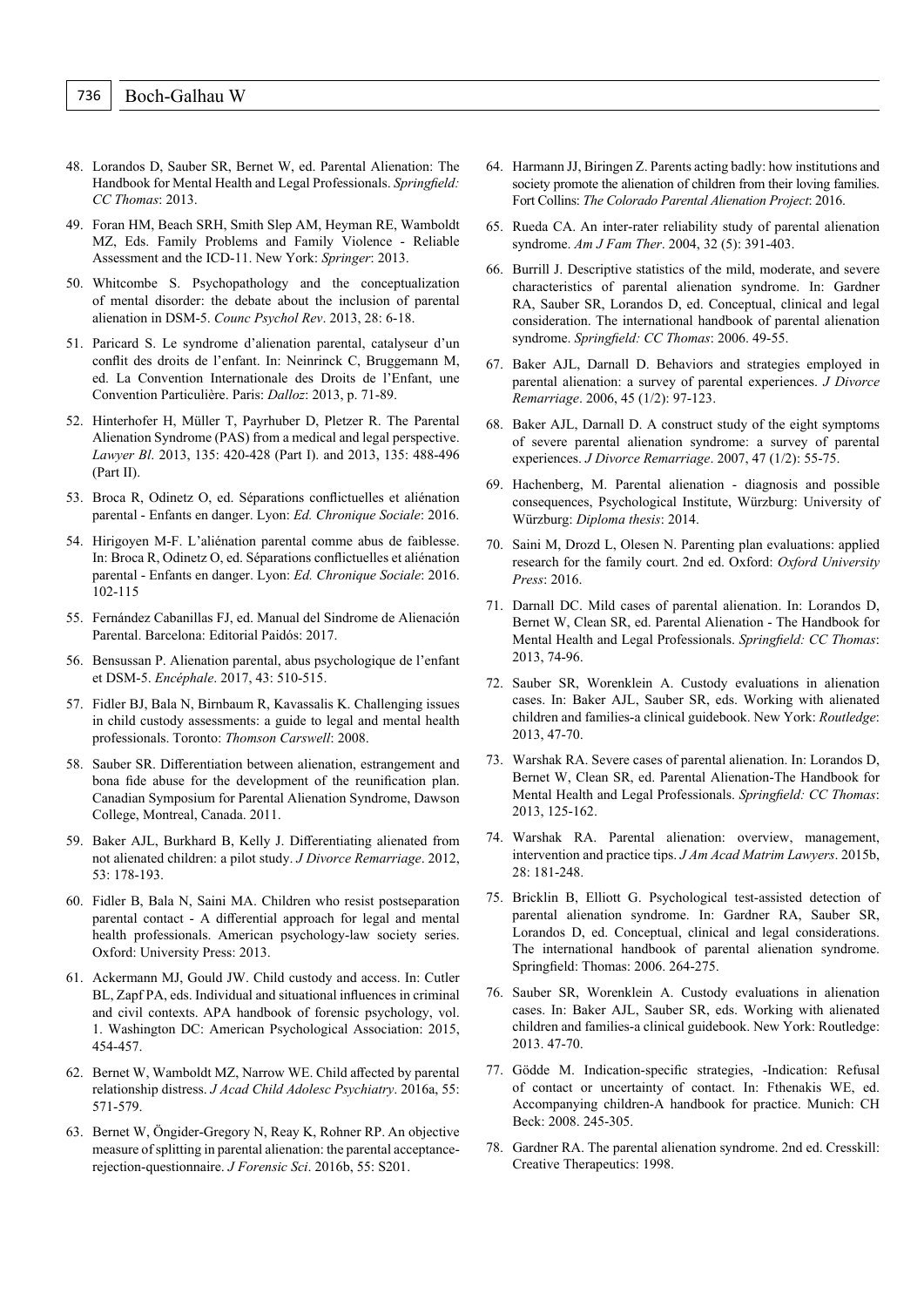- 79. Gardner RA. Therapeutic interventions for children with parental alienation syndrome. Cresskill: NJ: 2001a.
- 80. Gardner RA. Should courts or PAS children visit / reside with the alienated parent? A follow-up study. *Am J Forensic Psychol*. 2001b, 19: 61-106.
- 81. Figdor H. Psychodynamics in so-called "alienation processes" in the experience of children - a critical contribution to the PAS concept.In: von Boch-Galhau W, Kodjoe U, Andritzky W, Koeppel P, eds. The Parental Alienation Syndrome - An Interdisciplinary Challenge for Divorced Occupations / The Parental Alienation Syndrome (PAS) - An Interdisciplinary Challenge for Professionals Involved with Divorce. [German English]. Berlin: VWB-Verlag Science and Education: 2003. 187-206.
- 82. Siegel J, Langford J. MMPI-2 validity scales and suspected parental alienation syndrome. *Am J Forensic Psychol*. 1998, 16: 5-14.
- 83. Blank M. Comments on the personality structure of the caring parent as a possible central cause for the development of a parental alienation syndrome. In: von Boch-Galhau W, Kodjoe U, Andritzky W, Koeppel P, eds. The Parental Alienation Syndrome - An Interdisciplinary Challenge for Divorced Occupations / The Parental Alienation Syndrome (PAS) - An Interdisciplinary Challenge for Professionals Involved with Divorce. [German English]. Berlin: *VWB-Verlag Science and Education*: 2003. 343- 351.
- 84. Bernet W, Baker AJL, Verrocchio MC. Symptom checklist-90 revised scores in adult children exposed to alienating behaviors: an Italian sample. *J Forensic Sci*. 2015, 60: 357-362.
- 85. Johnston JR, Girdner LK. Family Abductors: Descriptive profiles and preventive interventions. Juvenile justice bulletin. Washington, DC: *US Department of Justice*: 2001
- 86. Andritzky W. Behavior patterns and personality structure of alienating parents: Psychosocial diagnostics and orientation criteria for interventions. *Psychother Psychiatric Psychother Med Klin Psychol*. 2002a, 7: 166-182.
- 87. Andritzky W. The problem of pediatrician attestations in civil and custody disputes. *Children's youth doctor*. 2002b, 33: 885-889. and 2002b, 33: 984-990.
- 88. Gebhardt G. Victims of another war the aftermath of parental alienation. 2005. (http://www.victimsofanotherwar.com).
- 89. Gebhardt G. Sarah Cecilie. 2015. You can see all versions of the film with the action against abduction (Web-Site at [https://www.](https://www.youtube.com/user/PACTonline) [youtube.com/user/PACTonline\)](https://www.youtube.com/user/PACTonline)
- 90. Cierpka M, Cierpka A. The identifications of an abused child. *Psychotherapist*. 2000, 42: 98-105.
- 91. Baker AJL. The long-term effects of parental alienation on adult children: a qualitative research study. *Am J Fam Ther*. 2005a, 33: 289-302.
- 92. Baker AJL. The cult of parenthood: a qualitative study of parental alienation. *Cultic Stud Rev*. 2005b, 4: 1-29.
- 93. Baker AJL. Children of parental alienation syndrome breaking the ties that bind. New York, London: *WW Norton & Company*: 2007.
- 94. Lowenstein LF. Parental alienation. How to understand and address parental alienation resulting from acrimonious divorce or separation. Dorset: *Russelt House*: 2007.
- 95. Thaler-Singer M. Cults in our midst. The continuing fight against their hidden menace. San Fransico: *Wiley*: 2003.
- 96. Baker AJL. The cult of parenthood: a qualitative study of parental alienation. *Cultic Stud Rev*. 2005b: 4: 1-29.
- 97. Rand DC. Munchhausen syndrome by proxy: a complex type of emotional abuse responsible for some false allegations of child abuse in divorce. *Issues in Child Abuse Accusations*. 1993, 5: 135-155.
- 98. Eckhardt-Henn A. Artificial disorders and Munchausen syndrome. In: Kernberg OF, Dulz B, Sachsse U, ed. Handbook of borderline disorders. Stuttgart: *Schattauer*: 2000. 331-345.
- 99. Deegener G, Körner W, ed. Child Abuse and Neglect A Handbook. Göttingen: *Hogrefe*: 2005.
- 100.Kodjoe U, Koeppel P. The Parental Alienation Syndrome (PAS). *Official guardian*. 1998, 71: 9-26. and 1998, 71: 135-140.
- 101.Oberlandesgericht Frankfurt/M. [Frankfurt/Main higher regional court] (6WF168/00, Ruling from 26th oct. 2000): in: Zeitschrift für das gesamte Familienrecht (FamRZ). 2001, 48: 638.
- 102. Palandt O, Bassenge P, Brudermüller G. Civil Code. 68th edition Munich: *Beck Legal publisher*: 2008.
- 103. Staudingers J von. Kommentar zum Bürgerlichen Gesetzbuch mit Einführungsgesetz und Nebengesetzen, Buch 4 Familienrecht §§ 1684 - 1717 (Elterliche Sorge 3-Umgangsrecht), [Commentary on the German Civil Code incl. the Introductory Act and the Ancillary Laws, Vol. 4 Family law, Sections 1684 - 1717 (Parental responsibility 3 - Access rights)] [German], new revised edition by Coester, Rauscher, Salgo: Sellier-deGruyter-Verlag, Berlin. 2014.
- 104. Felitti VJ, Anda RF, Nordenberg D, Williamson DF, Spitz AM, et al. Relationship of childhood abuse and dysfunction to many of the leading causes of death in Adults Childhood Experiences (ACE) study. *Am J Prev Med*. 1998, 14: 245-258.
- 105.Zanarini MC, Williams AA, Lewis RE, Reich RB, Vera SC, et al. Reported pathological childhood experiences associated with the development of borderline personality disorder. *Am J Psychiatry*. 1997, 154: 1101-1106.
- 106.Bäuerle S, Moll-Strobel H, ed. Parents saw their child in half, separation experiences and alienation from a parent. Donauwörth: *Auer*: 2001.
- 107. Petri H. The drama of father deprivation. 3rd ed. Freiburg: *Herder*: 2011.
- 108.Van der Kolk BA, McFarlane AC, Weisaeth L, ed. Traumatic Stress, Fundamentals and Treatment Approaches-Theory, practice and research on posttraumatic stress and trauma therapy. Paderborn: *Junfermann*: 2000.
- 109.Kodjoe U. Effects of the father-child contact loss: the intangible harm from a psychological point of view-comments on the Elsholz decision of the European Court of Human Rights. *Official guardian*. 2000, 73: 641-643.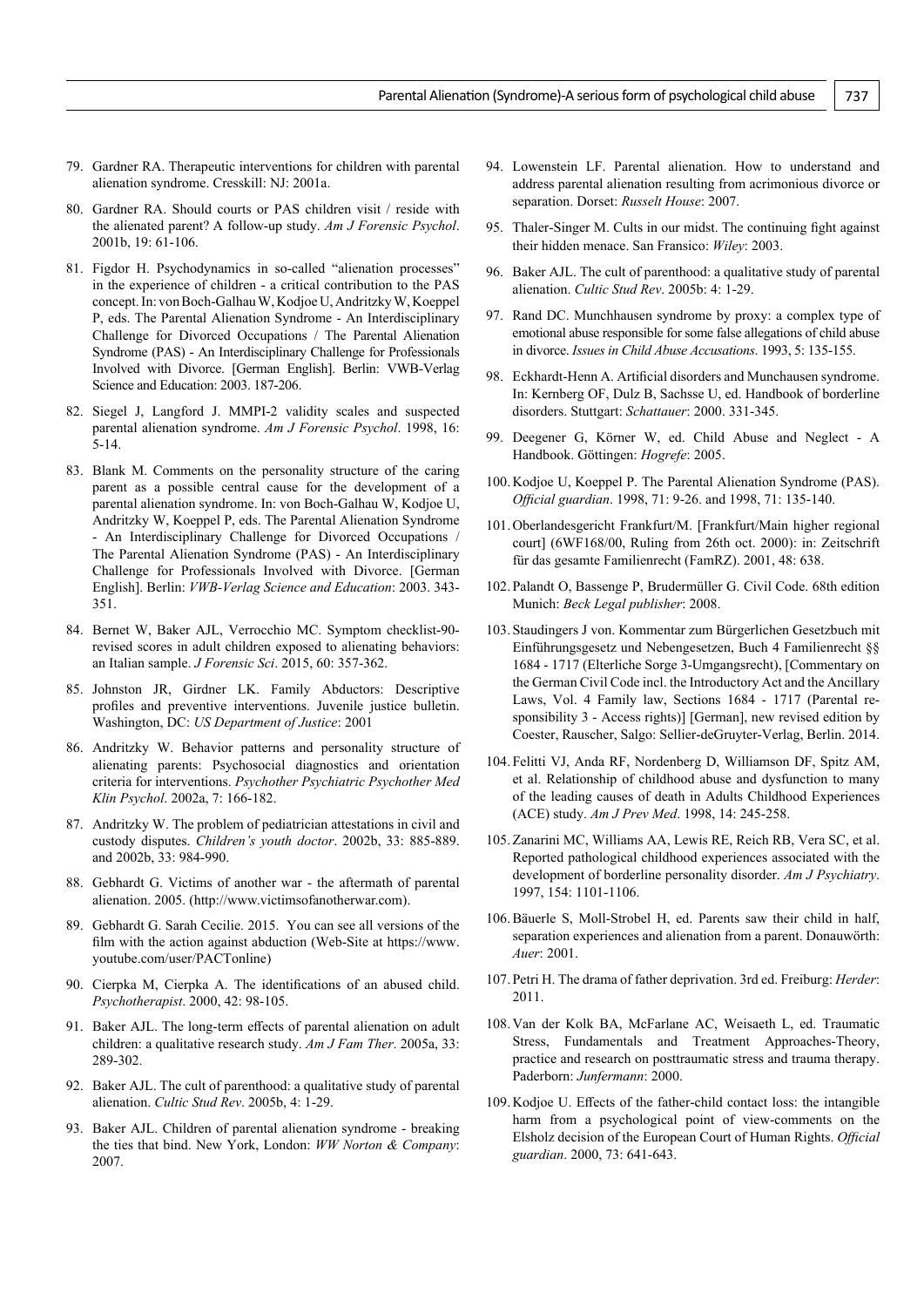- 110. Bron B, Strack M, Rudolph G. Childhood experiences of loss and suicide attempts: significance in major depressive states and dysthymic or adjustment disordered patients. *J Affect Disord*. 1991, 23: 165-172.
- 111. Kernberg OF, Dulz B, Sachssee U, ed. Handbook of Borderlinestörungen. Stuttgart: Schattauer: 2000.
- 112. von Boch-Galhau W, Kodjoe & Parental Alienation Syndrome - Psychological consequences for adult children of divorce and affected parents. Interdiszip Fachz Kindermisshandl Neglect. 2003, 6: 66-97.
- 113. Hetherington EM, Kelly J. For better or for worse divorce reconsidered. New York, London: WW Norton & Company. Inc: 2002.
- 114. Winnicott DW. Reifungsprozesse und fördernde Umwelt. [Maturation processes and a nurturing environment] [German] Fischer, Frankfurt. 1990.
- 115. von Uexküll Th. Psychosomatic Medicine. 5th ed. Munich, Vienna, Baltimore: Urban & Schwarzenberg: 2002.
- 116. Mullen PE, Martin JL, Anderson JC, Romans SE, Herbison GP. The long-term impact of physical, emotional and sexual abuse of children: a community study. *Child Abuse Negl*. 1996, 20: 7-21.
- 117. Gordon RM. The Medea complex and the parental alienation syndrome: when mothers damage their daughter's ability to love a man. In: Fenchel GH, eds. The mother-daughter relationship: echoes through time. Northvale: *Jason Aronson*: 1998. 207-225.
- 118. Wallerstein J, Lewis JM, Blakeslee S. The Unexpected Legacy of Divorce-The 25 Year Landmark Study. New York: *Hyperion*: 2000.
- 119. Minuchin S. Familles en therapies. Paris: *Erès*: 1998.
- 120.Loftus E, Ketcham K. The treated memory of the myth of repression on charges of sexual abuse. Klein publ: 1995.
- 121. Pope HG, Oliva PS, Hudson JI. The scientific status of research on repressed memories. In: Faigmann DL, Kaye DH, Saks MJ, Sanders J, ed. Modern scientific evidence: the law and science of expert testimony. Vol I. Eagan: *West Publishing*: 1999. 115-155.
- 122.Ceci SJ, Bruck M. Jeopardy in the courtroom-A scientific analysis of children's testimony. 6th ed. Washington, DC: *American Psychological Association*: 2002.
- 123. Steller M. Statement psychology in court, methodology and problems of credibility reports with references to the Wormser abuse processes. *Recht & Psychiatrie*. 1998, 16: 1-18.
- 124.Beermann M. A trial becomes a judicial scandal. Süddeutsche Zeitung Nr. 121 from 26.05.2004 (topics of the day).
- 125.Bernet W. False statements and the differential diagnosis of abuse allegations. *J Acad Child Adolesc Psychiatry*. 1993, 32: 903-910.
- 126.Bernet W. Sexual abuse allegations in the context of child custody disputes. In: Gardner RA, Sauber RS, Lorandos D, ed. Conceptual, clinical and legal considerations. Handbook of parental alienation syndrome. *Springfield: CC Thomas*: 2006. 242-263.
- 127. Volbert R. Assessment of statements about traumata memories and their psychological evaluation. Bern: *Huber*: 2004.
- 128. Klenner W. Rituals of avoidance. *Z Ges family law*. 1995, 42: 1529-1535.
- 129. Bowlby J. Attachment. Attachment and loss, Vol. 1. New York: *Basic Books*: 1969.
- 130. Bowlby J. Separation. Attachment and loss, Vol. 2. New York: *Basic Books*: 1973.
- 131. Heuchemer MO.Cardinal error of jurisdiction in the right of access - legal errors, violations of rights and the (in) efficiency process and substantive correction mechanisms in the instance train on the example of parent-child alienation (Parental Alienation Syndrome "PAS"). *Fam right*. 2017, 7: 368-372.
- 132. Dum CT. Parental alienation initiatives around the world, chap. 13. In: Lorandos D, Bernet W, Sauber SR, ed. Parental Alienation - The Handbook for Mental Health and Legal Professionals. *Springfield: CC Thomas*: 2013a. 425-462.
- 133. Lorandos D. Parental Alienation and North American Law, Chap. 12, (PA judgments in USA and Canada). In: Lorandos D, Bernet W, Clean SR, ed. Parental Alienation - The Handbook for Mental Health and Legal Professionals. *Springfield: CC Thomas*: 2013. 348-424.
- 134. Brockhausen T. Parental Alienation and the New Brazilian Law, Chap. 14. In: Lorandos D, Bernet W, Sauber SR, ed. Parental Alienation - The Handbook for Mental Health and Legal Professionals. *Springfield: CC Thomas*: 2013. 463-484.
- 135. Dum CT. Chap. 13, parental alienation initiatives around the world. In: Lorandos B, Sauber, ed. Parental Alienation - The Handbook for Mental Health and Legal Professionals. *Springfield: CC Thomas*: 2013 b. 439-444.
- 136. Cour de Cassation in France. Le syndrome d'aliénation parental reconnu par la Cour de cassation: les premiers pas d'une révolution dans le contentieux familial? Judgment No 660 of 26 June 2013 (12-14.392), ECLI: FR: CCASS: 2013: C100660. 2013.
- 137.Templer K, Matthewson M, Haines J, Cox G. Recommendations for best Practice in Response to Parental Alienation: Findings from a Systematic Review, *Journal of Family Therapy*, Sept. 2016.
- 138. Füchsle-Voigt T. Decreed cooperation in the family conflict as a process of attitude change: theoretical considerations and practical implementation. *Fam Partnersch right*. 2004, 10: 600-602.
- 139.Rudolph J. You are my child-The "Cochemer Praxis" Paths to a Human Family Law. Berlin: *Schwarzkopf & Schwarzkopf*: 2007.
- 140. Festinger L. A Theory of cognitive dissonance. Stanford: *Stanford University Press*: 1957.
- 141.Broca R. Un changement de paradigme: le modèle de Cochem. In: Broca R, Odinetz O, ed. Séparations conflictuelles et aliénation parental - Enfants en danger. Lyon: *Ed. Chronique Sociale*: 2016. 317-25.
- 142.Marique B. Le modèle de consensus parental de Dinant, Belgique. In: Broca R, Odinetz O, ed. Séparations conflictuelles et aliénation parental - Enfants en danger. Lyon: *Ed. Chronique Sociale*: 2016. 326-338.
- 143.Lowenstein LF. The psychological effects and treatment of the parental alienation syndrome. In: Gardner RA, Sauber SR, Lorandos D, ed. Conceptual, clinical and legal considerations. The international handbook of parental alienation syndrome. *Springfield: CC Thomas*: 2006. 292-301.